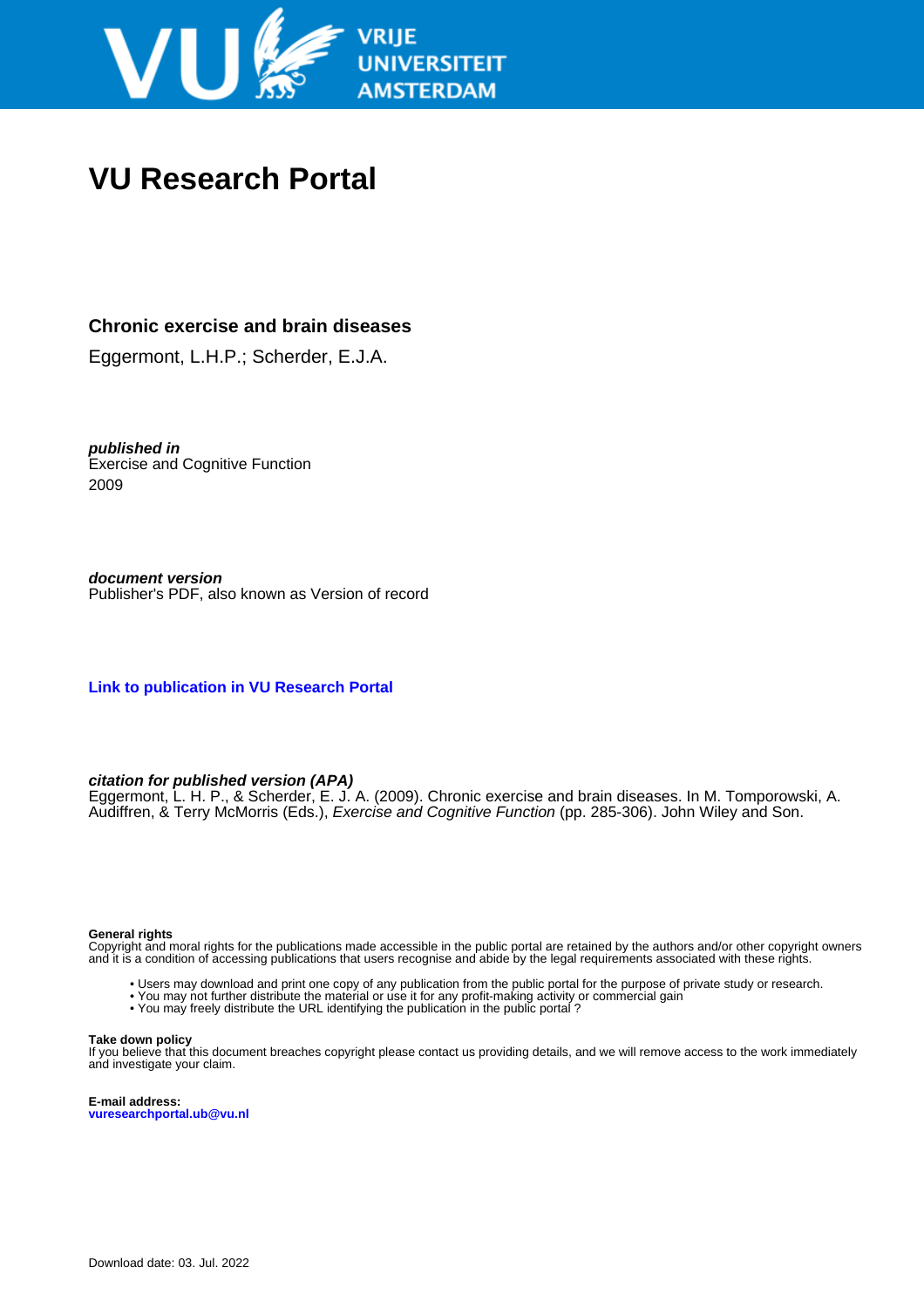# 15 Chronic exercise in brain diseases Laura Eggermont and Erik Scherder

Given the growing segment of the aging population, interest in lifestyle factors and interventions that may stimulate cognitive function in aging and may reduce the risk of age-related neurodegenerative disorders, such as Alzheimer's disease, is increasing. The claim that physical activity enhances brain function, that is cognitive function, and is therefore associated with a reduced risk of neurodegenerative disease is supported by different kinds of research, including observational studies, animal experimental studies and human intervention studies (Kramer and Erickson, 2007). Several epidemiological studies show a positive relationship between the level of physical activity and cognitive functioning (Fratiglioni et al., 2004; Laurin et al., 2001; Rovio et al., 2005; Van Gelder et al., 2004). In one prospective cohort study, in which participants were assessed at baseline and after five years, it was observed that physical activity of a high intensity was associated with a reduced risk of cognitive impairment, particularly in women (Laurin *et al.*, 2001). A comparable association has been reported in men. Over a 10 year time interval, longer periods of physical activity and increased intensity of the activity were associated with less decline in cognitive functioning (Van Gelder *et al.*, 2004). Physical activity does not necessarily have to be vigorous to be associated with cognition (Yaffe *et al.*, 2001). In community-dwelling older women, it was shown that those who walked most blocks a week revealed less cognitive decline (Yaffe et al., 2001).

The observational nature of these epidemiological studies, however, cannot establish causation (Fratiglioni et al., 2004). There have been an increasing number of intervention studies in which older people participated in a physical activity programme and cognitive measures were assessed before and after the intervention. Results of these studies have been mixed, however most studies revealed positive effects (Kramer and Erickson, 2007). A meta-analysis showed that in older people, executive functions (EF), like planning and organizing, benefited most from the physical activity intervention (Colcombe and Kramer, 2003). Only a few studies investigated the effects of the physical activity intervention on human brain

*Exercise and Cognitive Function* Edited by Terry McMorris , Phillip D. Tomporowski and Michel Audiffren

<sup>© 2009</sup> John Wiley & Sons, Ltd. ISBN: 978-0-470-51660-7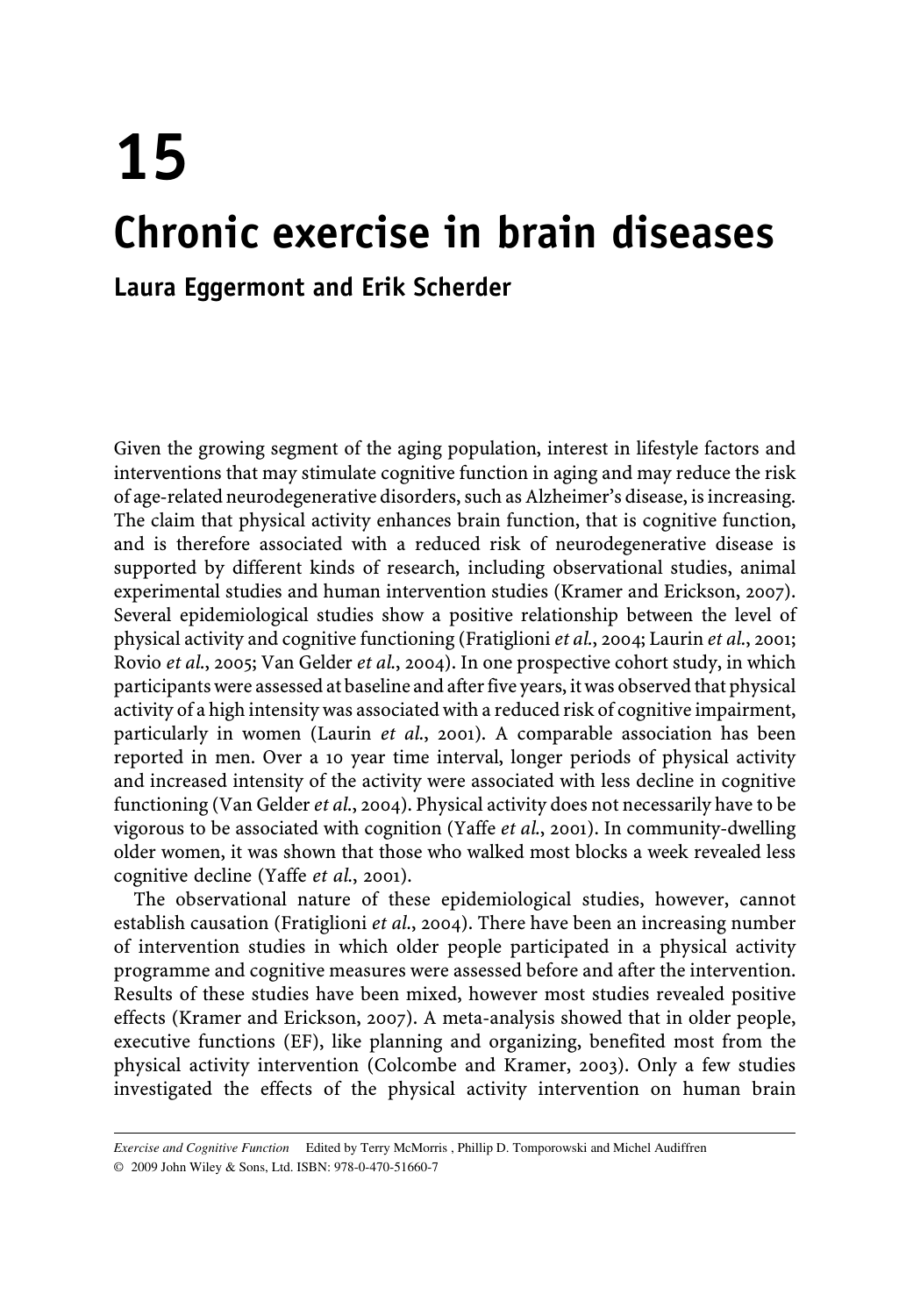structure. Colcombe et al. (2006) performed a study in which older persons participated in either an aerobic activity programme or an anaerobic activity programme (stretching and toning exercises) for six months. The aerobic activity group showed increased grey matter volume in the frontal and temporal cortices, as well as an increase in the volume of anterior white matter (Colcombe et al., 2006). Compared with the relatively small number of studies examining this issue in humans, there is substantially more evidence stemming from animal experimental studies. These studies report positive effects of exercise on brain function through neurogenesis, synaptogenesis and angiogenesis (for a review see Churchill et al., 2002).

In view of the beneficial effect of physical activity on brain function, that is cognitive function, there is growing interest in the possibility of physical activity being able to postpone or reverse the consequences of neurodegenerative brain diseases (Kramer and Erickson, 2007). Neurodegenerative diseases encompass a wide spectrum of clinically and pathologically heterogeneous neurological disorders (Przedborski, Vila and Jackson-Lewis, 2003). In the literature, particular interest has been given to only some neurodegenerative diseases among which Parkinson's disease (PD), Alzheimer's disease (AD), Huntington's disease (HD) and amyotrophic lateral sclerosis (ALS) (Przedborski, Vila and Jackson-Lewis, 2003) are the most prominent. Studies with respect to the relationship between physical activity and cognition in neurodegenerative disease, however, have focused on dementia (mainly AD) and PD.

In this chapter, we will first describe both observational studies and physical activity intervention studies on cognition in patients with neurodegenerative disease, that is PD and dementia. Next, focus will be on cardiovascular disease since the presence of cardiovascular disease in dementia is often reported and its presence may affect the response to physical activity interventions. Within the scope of vascular disease, the role of nitric oxide (NO), a potent vasodilator, will also be discussed. In neurodegenerative disease, NO metabolism is disrupted, which may influence the response to physical activity. Therefore, the relationship between cardiovascular disease, NO and physical activity in neurodegenerative disease will be discussed. Finally, some recommendations concerning physical activity interventions in older people with neurodegenerative disease will be given.

# 15.1 Observational studies of physical activity

Epidemiological studies concerning the relationship between physical activity and the occurrence of PD show inconsistent results. In one study, physical activity appeared to be negatively associated with early onset PD, particularly in the presence of head trauma (Tsai et al., 2002). A retrospective study revealed that regular exercise during teenage years was associated with a lower risk of PD, but this association did not turn out to be significant (Sasco et al., 1992). In this study, the relationship between physical activity and PD seemed to be dependent on the level of exercise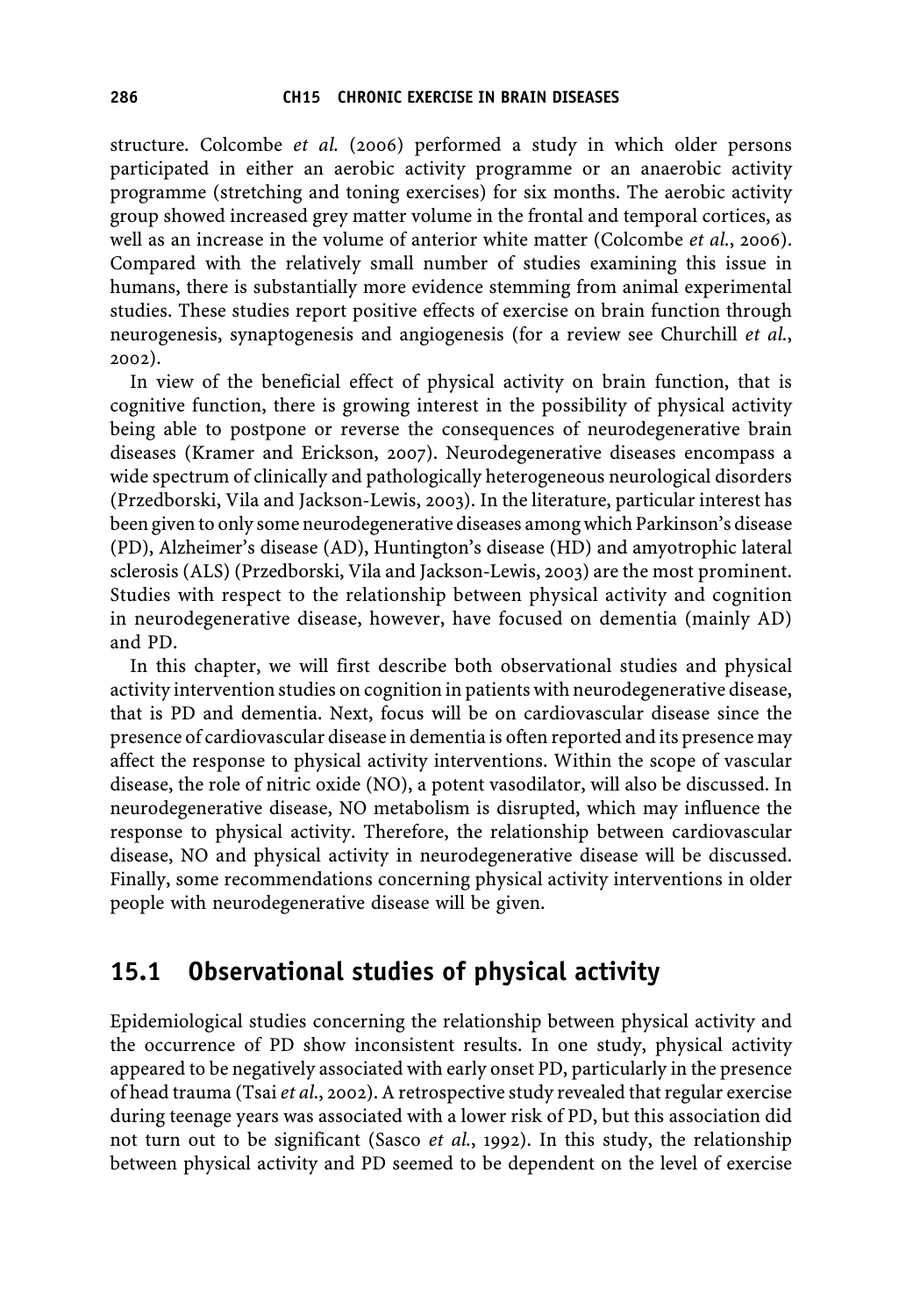participation. More specifically, engagement in a moderate amount of sports in adulthood was significantly associated with a reduced risk for PD, whereas participation in heavy sports was not (Sasco et al., 1992). Another study that retrospectively determined level of physical activity during lifetime did not reveal differences between PD patients and healthy controls before the first symptoms of PD appeared (Fertl, Doppelbauer and Auff, 1993). Not surprisingly, after disease onset a marked decrease in engagement of physical activity was noticed (Fertl, Doppelbauer and Auff, 1993). In all of these studies, physical activity was determined retrospectively and all had relatively small sample sizes. A prospective cohort study showed that higher levels of physical activity before PD symptom onset were negatively associated with the risk for PD in men, but not in women (Chen *et al.*, 2005). This finding may be interpreted in two different ways: either higher levels of participation in physical activity may reduce the risk of PD in men or men predisposed to PD may have avoided strenuous exercise in the past (Chen et al., 2005). Another recent prospective cohort study also did not find convincing evidence to support the hypothesis that engagement in physical activity (walking, stair climbing and sports activities) reduces the risk of PD (Logroscino *et al.*, 2006). Taken together, results concerning the relation between physical activity and risk of PD remain elusive.

Several studies have described the association between physical activity and the risk of AD. Prospective studies revealed a reduced risk of AD in individuals showing the highest level of physical activity (Abbott et al., 2004; Larson et al., 2006; Rovio et al., 2005). One prospective study with a follow-up period of 21 years showed that the people engaging in physical activity at least twice a week during midlife had a lower risk of developing AD (Rovio et al., 2005). With respect to the question, what aspect of physical activity is particularly associated with a delay in AD onset, it was shown that the number of different activities may be even more important than frequency or duration of the activity (Podewils et al., 2005). Although the majority of epidemiological studies show a negative relationship between levels of physical activity and risk of AD, not all studies report such a relationship (Verghese et al., 2003).

Most observational studies examining the relationship between level of physical activity and risk for dementia have focused on AD. Some studies also included other sub-types of dementia such as vascular dementia (VaD) (Lindsay et al., 2004; Podewils et al., 2005). Although the most important risk factors for VaD are cardiovascular risk factors (Román, 2005), and the benefits of physical activity on the cardiovascular condition are well known (Casillas *et al.*, 2007), studies investigating the association between physical activity and VaD reveal inconsistent results. In some studies, physical activity is associated with a reduced risk of VaD (Lindsay and Anderson, 2004; Podewils et al., 2005), whereas this relationship has also been less apparent (Abbott *et al.*, 2004) or even absent (Verghese *et al.*, 2003). All in all, the majority of epidemiological studies report an association between level of physical activity and a decreased risk of dementia (e.g. AD), but some studies do not (Verghese et al., 2003; Wang et al., 2002). In one of these studies, however, the variables describing the level of physical activity were restricted to swimming, walking and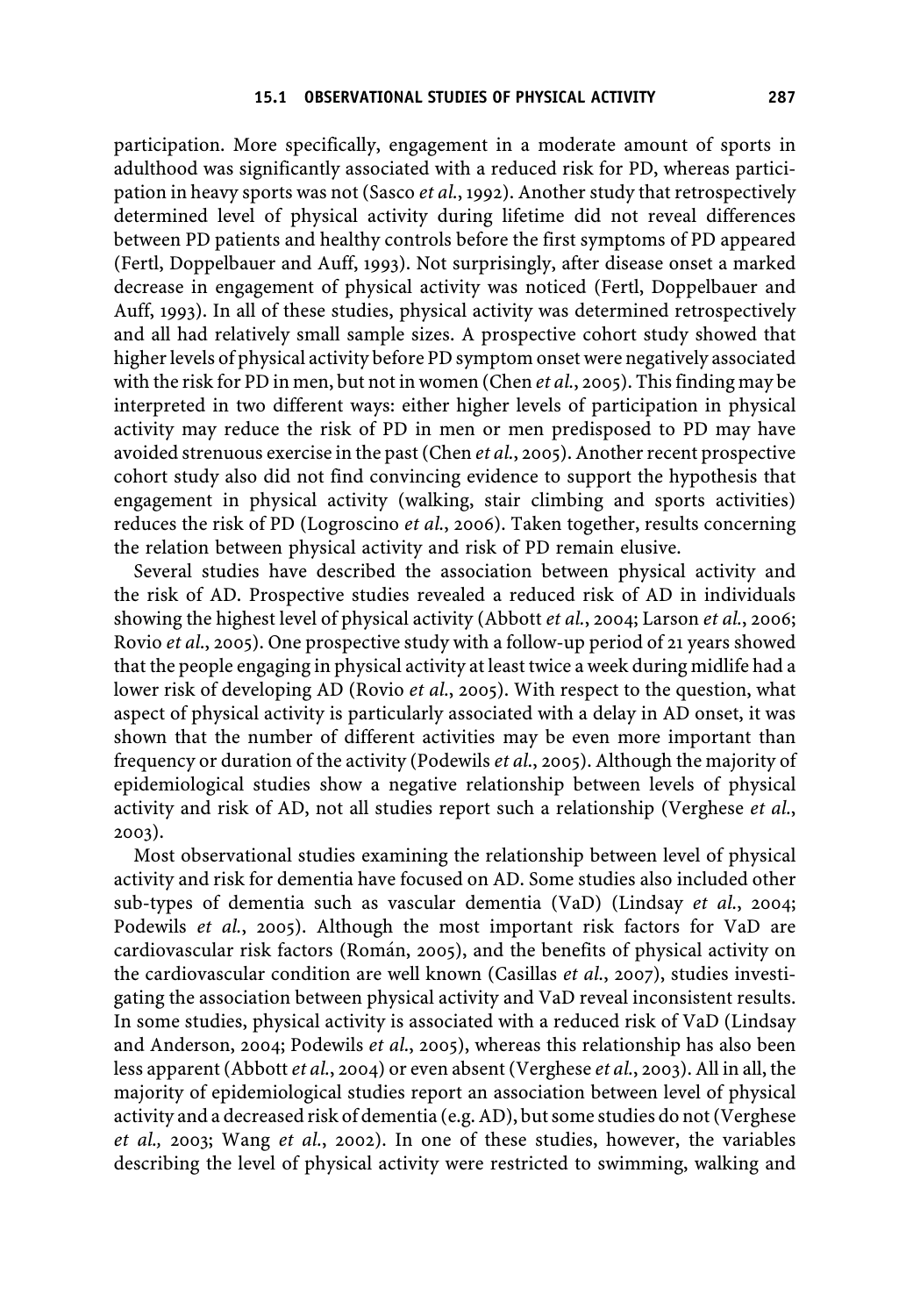gymnastics. The authors state that only some people pursued these activities, rendering the power of the analysis to detect an association limited (Wang et al., 2002). In another study (Verghese et al., 2003), a positive association between a calculated 'physical activity score' for all types of activity and cognition was not found. However, a relationship between dancing and cognition was shown. Other physical activities, such as playing tennis or golf, could not be included in the 'physical activity score' since too few people engaged in those activities. Therefore, of the remaining activities, the dancing activity may have been one of the highest intensity, and the level of intensity appears to be associated with cognition (Scherder et al., 2007b). As mentioned earlier, epidemiological studies do not provide information on the causality of the association, therefore in the next section, intervention studies will be discussed (for detailed information on the clinical intervention studies, see Table 15.1).

# 15.2 Physical activity intervention studies

#### Physical activity, cognition and Parkinson's disease

Animal experimental studies did reveal positive effects of physical activity on symptoms of PD. In animal models of PD, treadmill running induced a reduction in dopamine depletion in the striatum compared with control animals (Poulton and Muir, 2005) and resulted in the attenuation of behavioural and motor deficits (Tillerson et al., 2003). In a PD rat model, forced exercise resulted in an increase in glial-derived neurotrophic factor (GDNF) which protects dopaminergic neurons (Cohen et al., 2003). Additionally, wheel running activates the dopaminergic system and leads to enhanced levels of dopamine in the striatum (Hattori et al., 1996).

Results from intervention studies in humans on the effects of physical activity on cognition are inconclusive. One exercise intervention study in PD patients combined physical therapy with motor imagery practice (Tamir, Dickstein and Huberman, 2007). Twenty-one PD patients completed a physical therapy programme of one hour, twice a week, over 12 weeks. Physical activities included callisthenics, practice of specific motor function, for example transfer skills, and relaxation exercises. The experimental group also performed motor imagery practice before and after the execution of the movements. Although the experimental group showed higher mean scores after the treatment on the cognitive measures, neither group showed a significant improvement in cognition. Another study offered an intensive twice a week exercise programme to PD patients for 14 weeks (Reuter et al., 1999). One session took an hour and was performed once a week in the water, while the other session took place in a gymnasium. Participants were assessed at baseline, after 7, 14 and 20 weeks. Cognition, measured by a sub-scale of the Unified Parkinson's Disease Rating Scale (UPDRS) (Fahn and Elton, 1987) and a measure for global cognitive functioning, the Mini-Mental State Examination (MMSE) (Folstein, Folstein and McHugh, 1975), did not show significant changes during the entire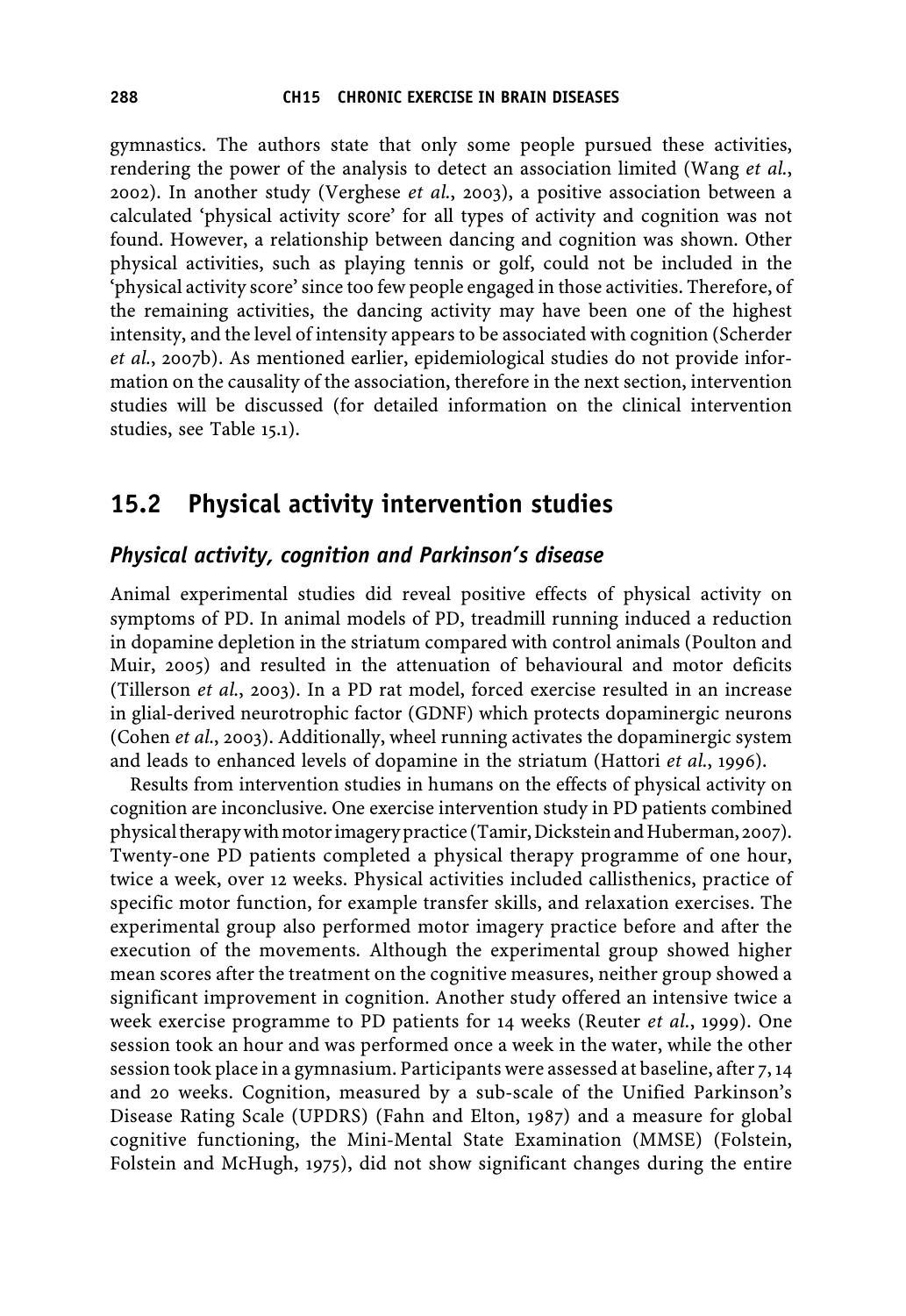|                        | neurodegenerative brain disease.                                                                                                                                                                                                |                |              |                                       |                                                                                                                                                                                                   | .<br>ה<br>ח<br>$\frac{1}{2}$                                                                                                          |                                                                                                                         |
|------------------------|---------------------------------------------------------------------------------------------------------------------------------------------------------------------------------------------------------------------------------|----------------|--------------|---------------------------------------|---------------------------------------------------------------------------------------------------------------------------------------------------------------------------------------------------|---------------------------------------------------------------------------------------------------------------------------------------|-------------------------------------------------------------------------------------------------------------------------|
| Study                  | Sample [men<br>women]                                                                                                                                                                                                           |                | N Age        | Design                                | Intervention<br>Type of                                                                                                                                                                           | Variables<br>Dependent                                                                                                                | Results                                                                                                                 |
| Studies in PD patients |                                                                                                                                                                                                                                 |                |              |                                       |                                                                                                                                                                                                   |                                                                                                                                       |                                                                                                                         |
| 2000                   | $\mathrm{or}\,3$ according to the Hoehn and<br>Severity of<br>disability stage 2<br>Yahr scale (1967)<br>Baatile et al., Veterans with PD<br>noon Severity of                                                                   |                | 6 $M = 72.7$ | Single group;<br>measures<br>repeated | three times a week for<br>$37 \pm 3$ min for 8 wks<br>Pole striding training,                                                                                                                     | severity of PD and<br>concerning the<br>quality of life.<br>Standardized<br>interviews                                                | 4 out of 6 participants<br>the interviews, also<br>improvement on<br>on the cognitive<br>showed an<br>dimension         |
|                        | [6/0]                                                                                                                                                                                                                           |                | $SD = 3.7$   |                                       |                                                                                                                                                                                                   |                                                                                                                                       |                                                                                                                         |
| Reuter et al.,<br>1999 | et al., 1992).<br>Severity of<br>disability<br>tanging from 2to<br>ranging from 2to<br>4 according to<br>Patients with<br>idiopathic PD<br>(UK-PDSBB<br>criteria; Hughes<br>striventia; Hughes<br>ıd Yahr<br>Hoehn an<br>(1967) | $\frac{16}{2}$ | $M = 65.4$   | Single group;<br>measures<br>repeated | gymnasium including<br>week water exercises<br>over 14 wks. Once a<br>Twice a week training<br>programme for 1 hr<br>gait exercises and<br>strength training<br>and once a week<br>exercises in a | Rating scales for PD-<br>MMSE, mood and<br>specific disability<br>disability, sport-<br>sickness impact<br>specific motor<br>profile. | and subjective well-<br>No significant change<br>in cognition was<br>disability, mood<br>being improved<br>found. Motor |
|                        | [9/7]                                                                                                                                                                                                                           |                | $SD = 5.9$   |                                       |                                                                                                                                                                                                   |                                                                                                                                       | $_{(continued)}$                                                                                                        |

Table 15.1 Clinical intervention studies. Characteristics of studies examining the effects of physical activity on cognition in patients with Table 15.1 Clinical intervention studies. Characteristics of studies examining the effects of physical activity on cognition in patients with  $\ddot{\cdot}$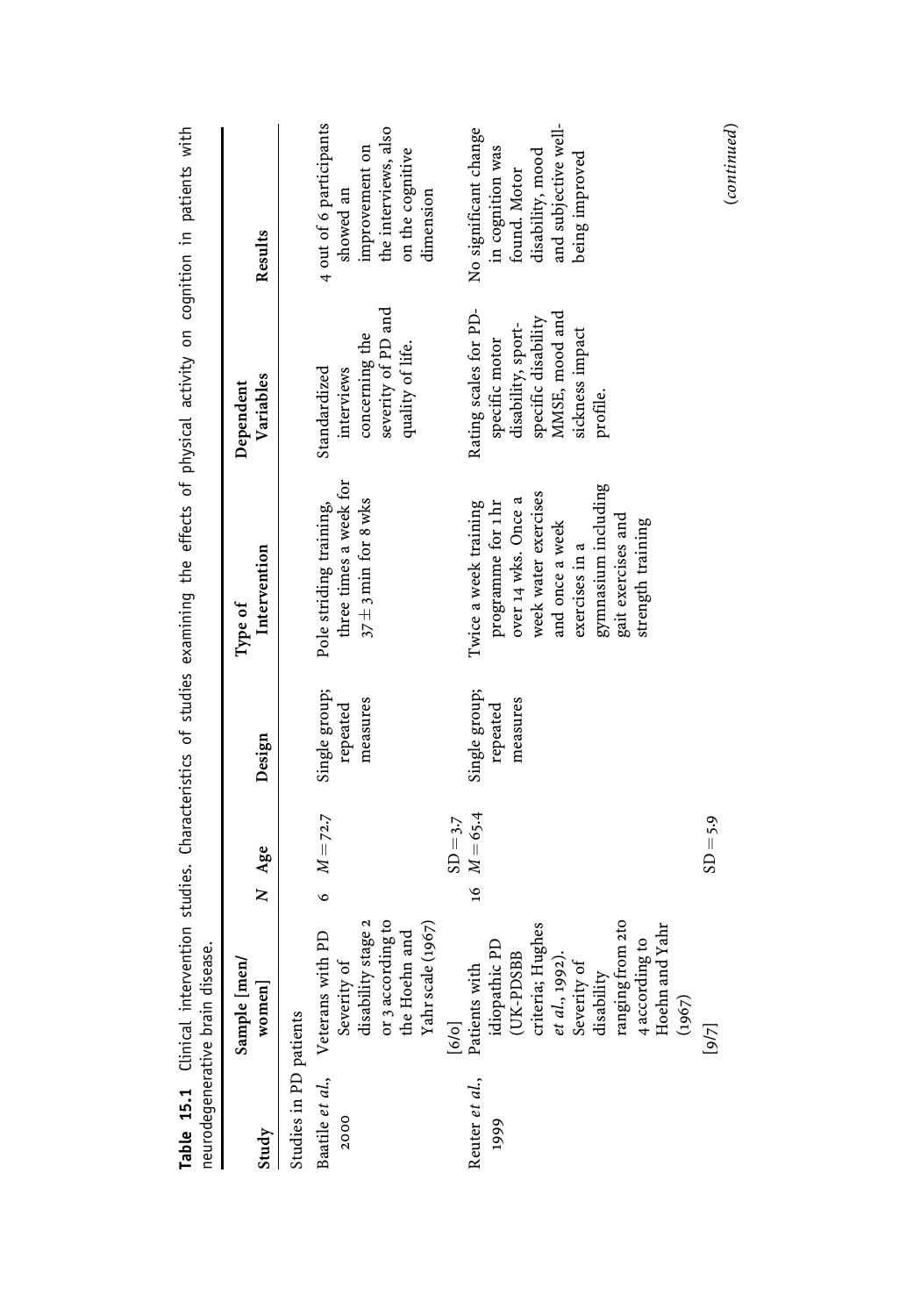| Table 15.1 (Continued)                             |                                                                                                                                                              |                 |               |                                                                             |                                                                                                                                                                                                                                              |                                                                                                                                                                       |                                                                                                                              |
|----------------------------------------------------|--------------------------------------------------------------------------------------------------------------------------------------------------------------|-----------------|---------------|-----------------------------------------------------------------------------|----------------------------------------------------------------------------------------------------------------------------------------------------------------------------------------------------------------------------------------------|-----------------------------------------------------------------------------------------------------------------------------------------------------------------------|------------------------------------------------------------------------------------------------------------------------------|
| Study                                              | ੇਜ਼<br>Sample [m<br>women]                                                                                                                                   | $\mathsf{z}$    | Age           | Design                                                                      | Intervention<br>Type of                                                                                                                                                                                                                      | Variables<br>Dependent                                                                                                                                                | Results                                                                                                                      |
| Huberman,<br>Dickstein<br>2007<br>Tamir,<br>រ<br>ជ | $1.5-3$ according to Hoehn and<br>between stages<br>idiopathic PD.<br>patients with<br>Severity of<br>Yahr $(1967)$<br>diasability<br>Community-<br>dwelling | $\overline{21}$ | $M = 67.4$    | group; repeated<br>Exp group/control<br>randomized<br>procedure<br>measures | imagery and physical<br>Experimental group:<br>combination of<br>practice                                                                                                                                                                    | Test administration<br>functional deficits,<br>sequence, balance<br>neurological and<br>cognitive ability.<br>Performance of<br>was blinded<br>movement<br>functions, | mental and motor<br>tasks, but these<br>group showed<br>higher gains in<br>gains were not<br>The experimental<br>significant |
|                                                    | [15/8]                                                                                                                                                       |                 | $\delta =$ OS |                                                                             | were held twice a wk for<br>Physical practice in both<br>Sessions took 1 hr and<br>callisthenics, training<br>relaxation exercises.<br>of motor function,<br>Control group: only<br>physical practice<br>groups included<br>$12 \text{ wks}$ |                                                                                                                                                                       |                                                                                                                              |
| Studies in AD patients                             |                                                                                                                                                              |                 |               |                                                                             |                                                                                                                                                                                                                                              |                                                                                                                                                                       |                                                                                                                              |
| Arkin, 2001                                        | nursing-home<br>s with<br>patients and<br>dwelling AD<br>Community-<br>residents<br><b>AD</b>                                                                | $\Xi$           | $M = 79$      | Single group;<br>measures<br>repeated                                       | for a mean of 30 min<br>Twice weekly physical<br>increasing duration<br>fitness training of<br>for $2 \times 10$ wks,                                                                                                                        | Neuropsychological<br>tests                                                                                                                                           | maintained. Fitness<br>several cognitive<br>and mood gains<br>were obtained<br>Performance on<br>tasks was                   |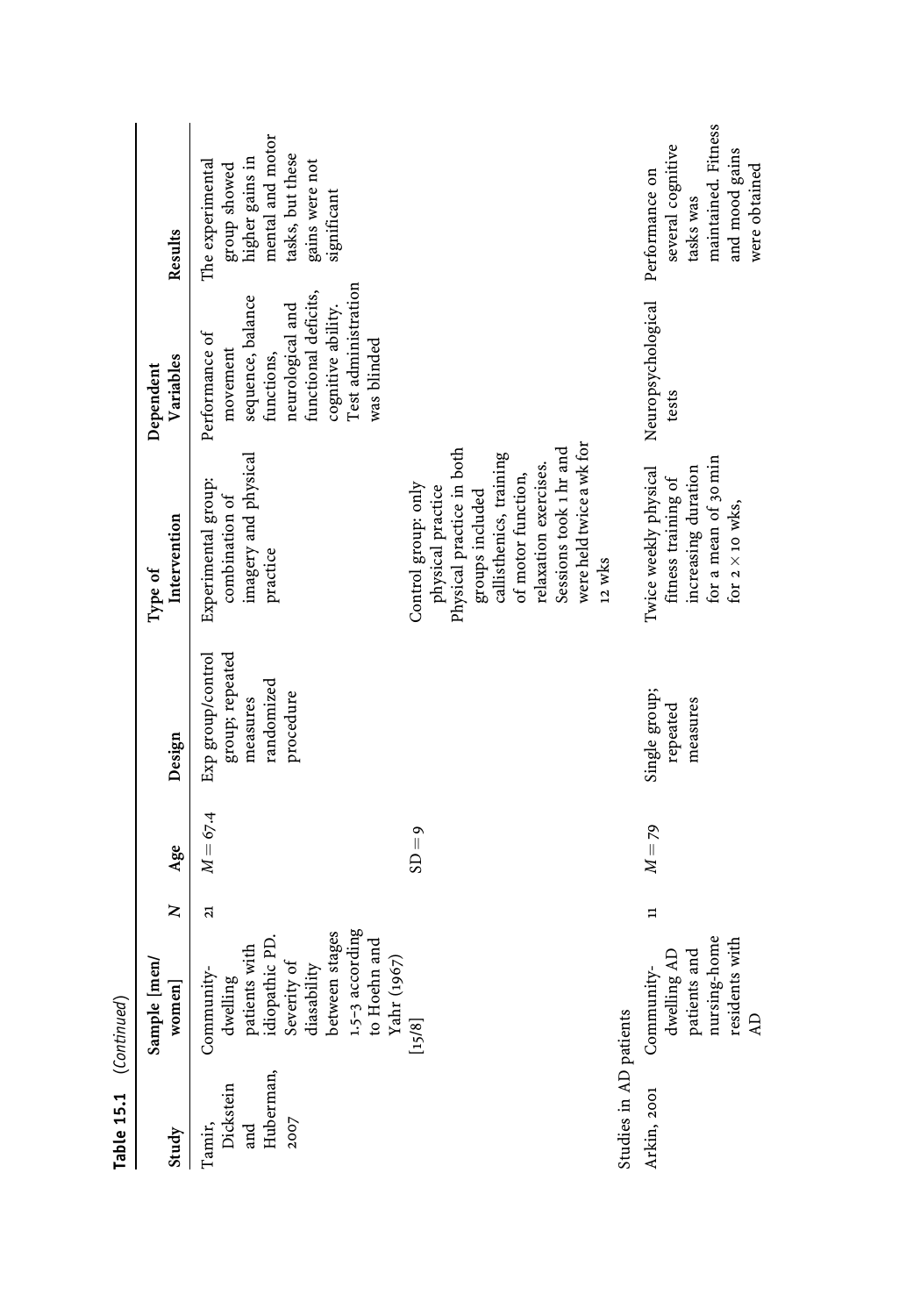|                                                                                                                                | Cognitive decline was<br>slowed and mood<br>further specified<br>improved. Not |                     | communication<br>No change in                                                                                           | ambulation<br>No change in<br>No change in                                                                                                                                                               | functional status              | $_{(continued)}$ |
|--------------------------------------------------------------------------------------------------------------------------------|--------------------------------------------------------------------------------|---------------------|-------------------------------------------------------------------------------------------------------------------------|----------------------------------------------------------------------------------------------------------------------------------------------------------------------------------------------------------|--------------------------------|------------------|
| Mood questionnaires                                                                                                            | Neuropsychological<br>tests (no details<br>provided)                           | Mood questionnaires | (administration<br>Communication<br>was blinded)<br>measures                                                            | irritating behaviour<br>confusion, physical<br>disorganization or<br>disability, socially<br>functional status<br>was not blinded)<br>disengagement)<br>(administration<br>Ambulation,<br>(mental<br>and |                                |                  |
|                                                                                                                                | plus 10 recreational<br>As for Arkin 2001,<br>sessions                         |                     | for 30 min, 5 d a wk<br>Exp group: walking<br>and talking in pairs<br>for 16 wks                                        | in the same frequency<br>while sitting in pairs,<br>group: conversation<br>Social visit control<br>Control group: no                                                                                     | study-provided<br>intervention |                  |
|                                                                                                                                | Single group;<br>measures<br>repeated                                          |                     | Exp group/2 control<br>groups; repeated<br>Randomized<br>procedure<br>measures                                          |                                                                                                                                                                                                          |                                |                  |
| $(59 - 86)$                                                                                                                    | $M = 78.8$                                                                     | $(S_D = 8)$         | $M = 82$                                                                                                                | $SD = 8$                                                                                                                                                                                                 |                                |                  |
| 23<br>$\begin{array}{c} \text{(NINCDS-} \\ \text{ADRDA)} \\ \text{MMSE: M} = 2 \end{array}$<br>$(15-29)$<br>[3/8]<br>Community | $\overline{24}$<br>dwelling ${\rm AD}$<br>patients<br>(NINCDS-<br>ADRDA)       | MMSE: 15-29         | $\overline{7}$<br>of AD<br>with a<br>AL.<br>[8/16]<br>Nursing-home<br>Nursidents wir<br>redical<br>medical<br>diagnosis | 30 intervention<br>25 social visit                                                                                                                                                                       | control                        |                  |
|                                                                                                                                | Arkin, 2003                                                                    |                     | Cott et al.,<br>2002                                                                                                    |                                                                                                                                                                                                          |                                |                  |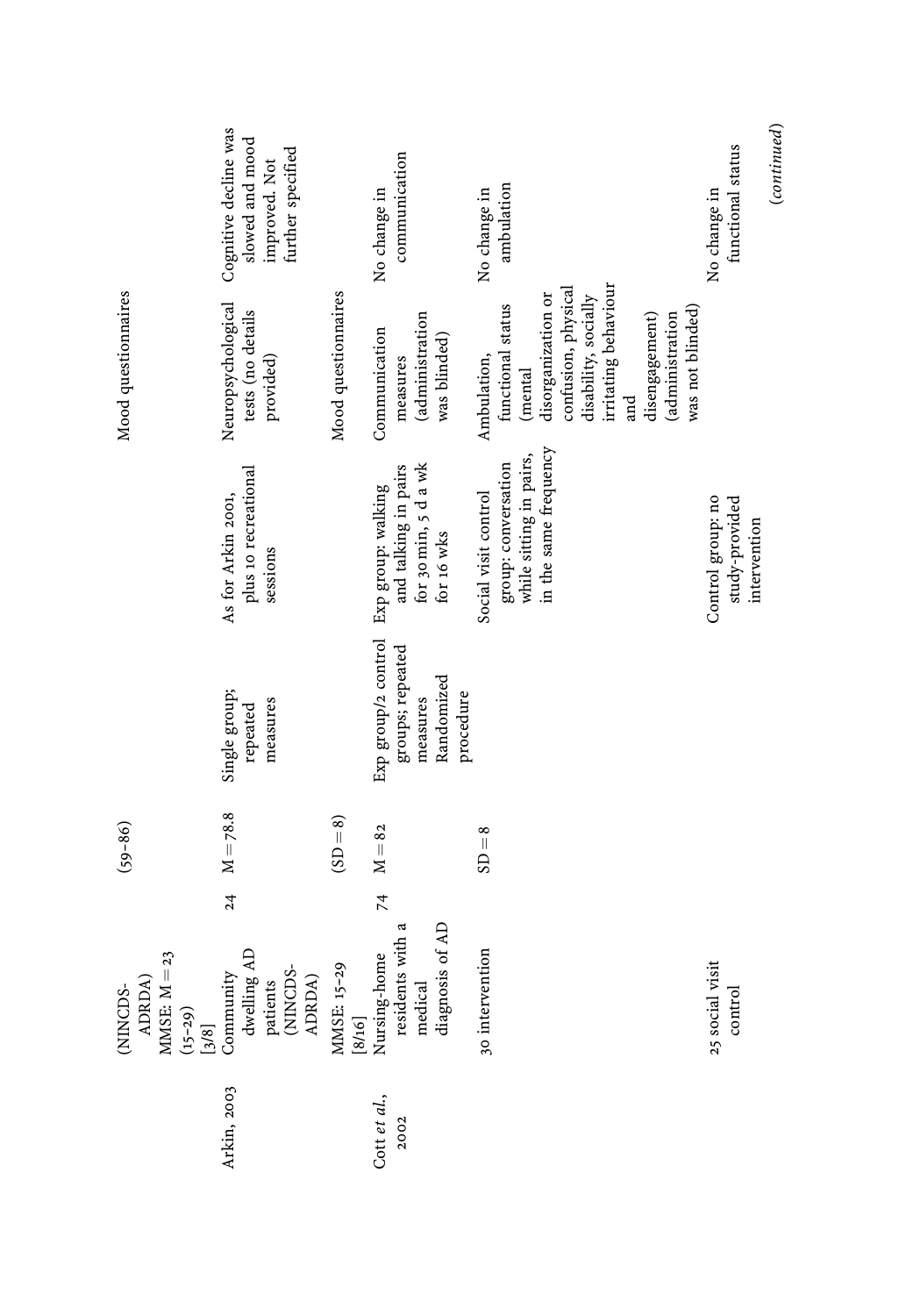| Study                            | Sample [men/<br>women]                                                                                                                                                                                                                                                            | $\mathsf{z}$   | Age         | Design                                                                      | Intervention<br>Type of                                                                  | Variables<br>Dependent                                                                                         | Results                                                                                                                     |
|----------------------------------|-----------------------------------------------------------------------------------------------------------------------------------------------------------------------------------------------------------------------------------------------------------------------------------|----------------|-------------|-----------------------------------------------------------------------------|------------------------------------------------------------------------------------------|----------------------------------------------------------------------------------------------------------------|-----------------------------------------------------------------------------------------------------------------------------|
|                                  | I: $M = 6.2$ ; Exp<br>group II: $M = 5.4$<br>Control group:<br>$M = 6.3$<br>probable AD<br>(NINCDS-<br>ADRDA criteria<br>and MMSE<br>MMSE: Exp group<br>$[35/39] \\ \text{Friedman and Nursing home} \\ \text{Tappen, 1991 } \text{residents with} \\$<br>scores<19<br>19 control | $\frac{30}{2}$ | $M = 72.8$  |                                                                             | times a week for 10 wks<br>Exp group: 30 min walk 3                                      |                                                                                                                |                                                                                                                             |
|                                  | $M = 6.5$ ; Control<br>group: $M = 6.4$<br>[17/13]<br>MMSE: Exp group:                                                                                                                                                                                                            |                | $(60 - 87)$ | Exp group/control<br>group; repeated<br>randomized<br>procedure<br>measures | conversation only<br>Control group:<br>in the same<br>frequency                          | was not blinded<br>Administration<br>but inter-rater<br>reliability was<br>Communication<br>checked<br>scales. | communication in<br>Conversation only<br>the experimental<br>did not result in<br>Improvement in<br>a significant<br>group. |
| and Moose,<br>Lindenmuth<br>1990 | People with AD                                                                                                                                                                                                                                                                    | 43             | $M = 82.8$  | Exp group/control<br>group; repeated<br>measures                            | Exp group: somatic and Cognitive Abilities<br>exercises for 8 wks<br>isotonic-relaxation | test administration<br>Unclear whether<br>Screening Test.<br>was blinded                                       | showed significant<br>Experimental group<br>improvement<br>improvement                                                      |

Table 15.1 (Continued) Table  $15.1$  (Continued)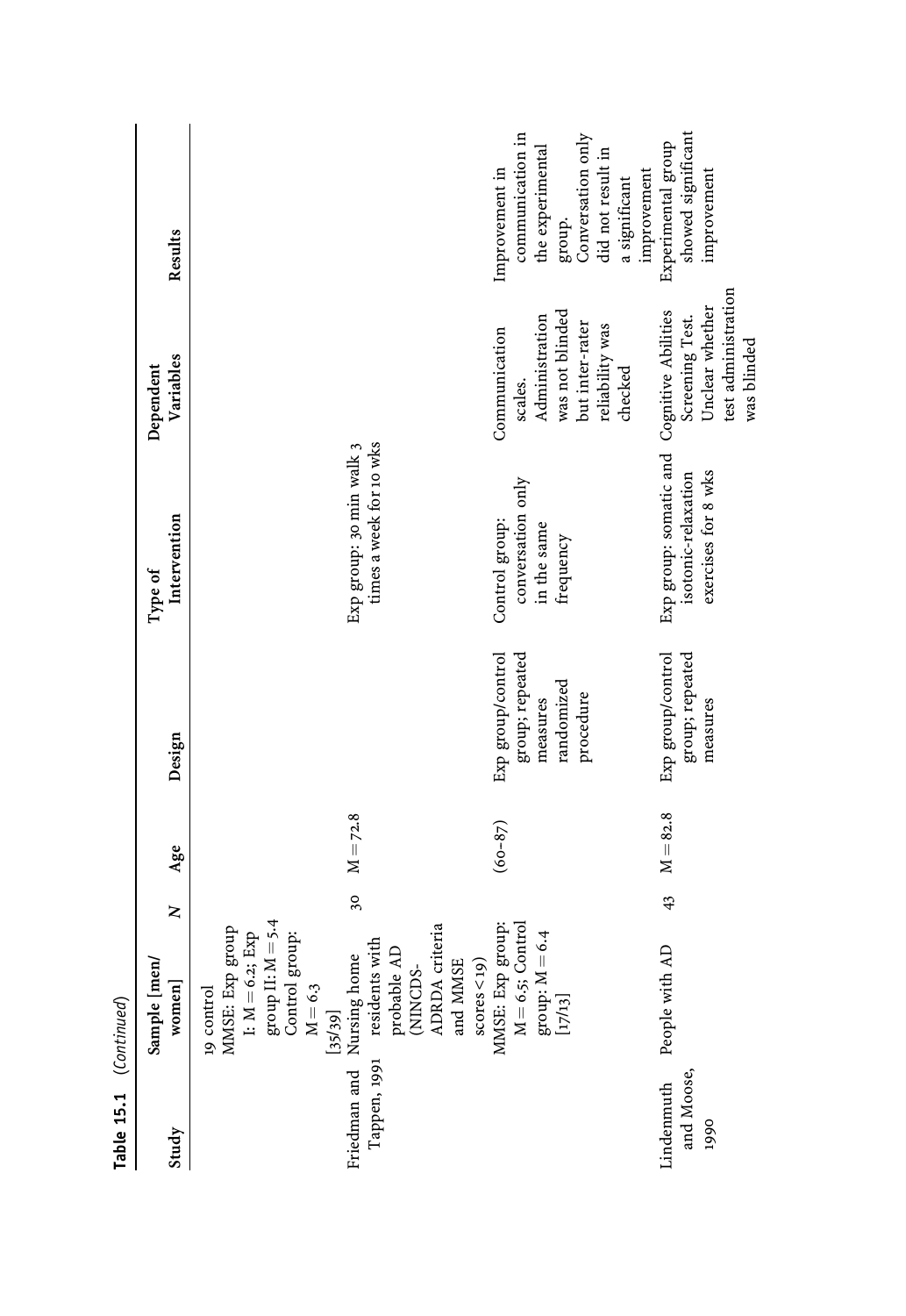|                                   | improvement on<br>all tasks                                                             |                                       | cognitive function,<br>Improved nutritional<br>status, improved<br>improvement in<br>behavioural<br>problems                              |             |                       | physical function<br>score and<br>improved                                                         |                                                                                                                                                 | (continued)                                 |
|-----------------------------------|-----------------------------------------------------------------------------------------|---------------------------------------|-------------------------------------------------------------------------------------------------------------------------------------------|-------------|-----------------------|----------------------------------------------------------------------------------------------------|-------------------------------------------------------------------------------------------------------------------------------------------------|---------------------------------------------|
|                                   | Significant<br>span tests, MMSE<br>Test of attentional<br>matrix, verbal                |                                       | Activities of Daily<br>assessment; test<br>Living; MMSE;<br>(Instrumental)<br>questionnaire;<br>behavioural<br>for balance<br>nutritional |             |                       | MMSE and physical Increased MMSE<br>Test administration<br>function measures.<br>was blinded       |                                                                                                                                                 |                                             |
| Control group: no<br>intervention | Exercise on an exercise<br>cycle (heart rate at<br>$+/-$ 70% of max<br>pulse rate)      | 20 min exercise 3 d a<br>wk, for 3 mo | Scales for<br>walking, exercise cycle<br>for $35 \text{ min}$ (10-80 min)<br>for 5-12 wks $(M = 7)$<br>Endurance exercise:                |             |                       | programme containing<br>seated strength and<br>Exp group: exercise<br>range of motion<br>exercises | recreational therapy<br>Control group:                                                                                                          | 1-hr sessions, 3 times a wk,<br>during 6 mo |
| No randomized<br>procedure        | Single group;<br>measures<br>repeated                                                   |                                       | Single group;<br>measures<br>repeated                                                                                                     |             |                       | group; repeated<br>Exp group/control<br>measures                                                   | procedure<br>Randomized                                                                                                                         |                                             |
| $(65 - 98)$                       | $M = 74.0$                                                                              | $SD = 1.5$                            | $M = 78$                                                                                                                                  | $(71 - 92)$ |                       | $M = 88$                                                                                           | $(75-99)$                                                                                                                                       |                                             |
| [27/16]                           | 15<br>AD (NINCDS-<br>ADRDA criteria,<br>MMSE: 18–21<br>Males diagnosed<br>with possible | [o/15]                                | 23<br>ADRDA criteria)<br>Ę<br>probable AT                                                                                                 | $[13/10]$   |                       | 20<br>Frail long-term<br>care-facility<br>residents                                                | dno.a<br>$\begin{array}{c} \text{MMSE: Exp group} \\ \text{M=21; control} \end{array}$<br>$\begin{array}{l}{\rm group}\\ {\rm M}=22\end{array}$ | $(10-29)$                                   |
|                                   | et al., 1996<br>Palleschi                                                               |                                       | Rolland et al., People with<br>2000                                                                                                       |             | Studies in 'dementia' | Baum et al.,<br>2003                                                                               |                                                                                                                                                 |                                             |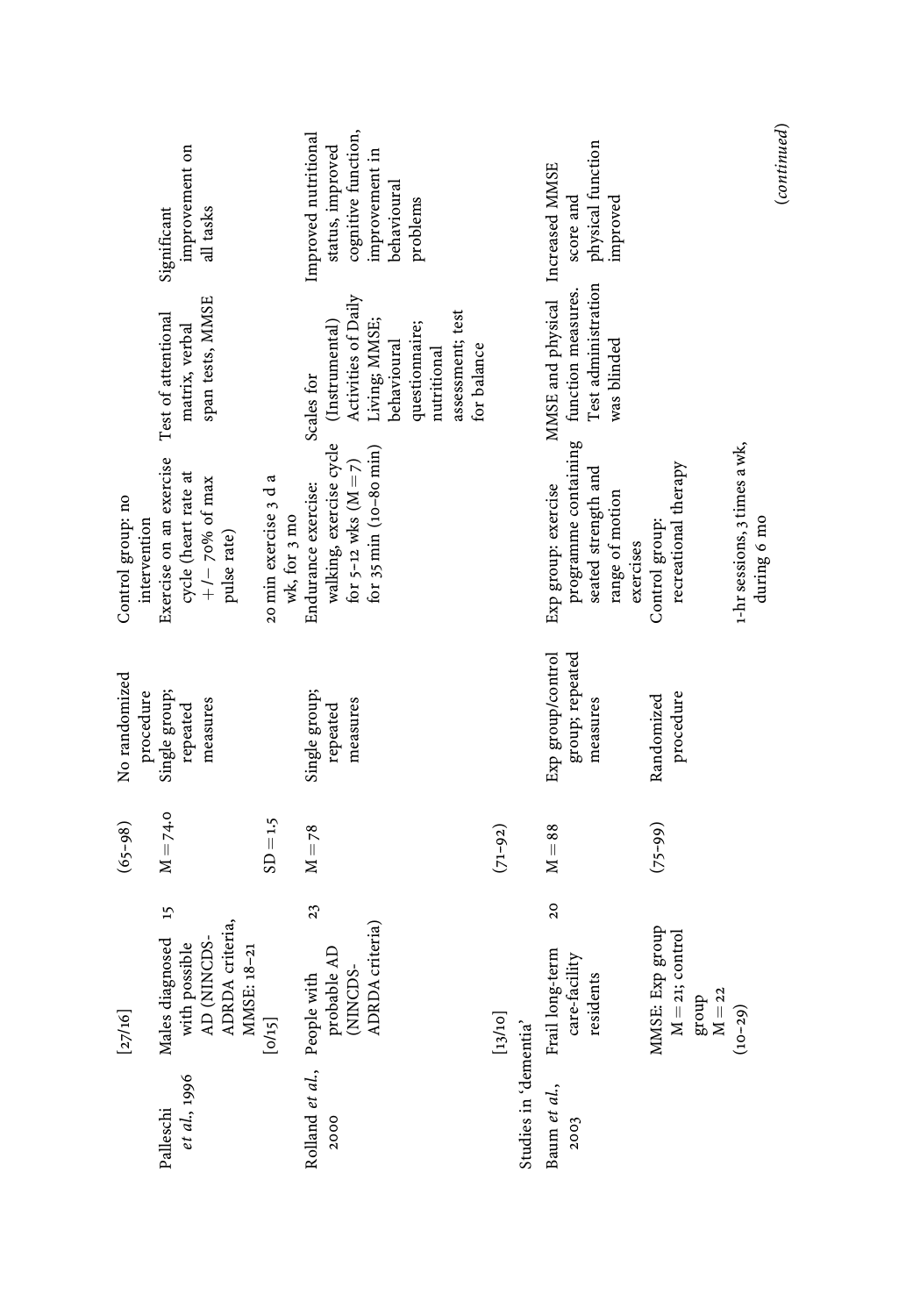| Study                                     | Sample [men/<br>women                                                                                               | $\mathsf{z}$ | Age                                                                         | Design                                                                                                              | Intervention<br>Type of                                                                                                                                                                                                                                                            | Variables<br>Dependent                                                                                                                                    | Results                                                                                                                   |
|-------------------------------------------|---------------------------------------------------------------------------------------------------------------------|--------------|-----------------------------------------------------------------------------|---------------------------------------------------------------------------------------------------------------------|------------------------------------------------------------------------------------------------------------------------------------------------------------------------------------------------------------------------------------------------------------------------------------|-----------------------------------------------------------------------------------------------------------------------------------------------------------|---------------------------------------------------------------------------------------------------------------------------|
| Bastone and<br>Filho, 2004<br>De Carvalho | Nursing home<br>residents                                                                                           | 37           | $M = 76.8$                                                                  | Exp group Exp group/Control<br>group; repeated<br>measures                                                          | programme including<br>exercises and walking<br>mobility exercises,<br>Exp group: exercise<br>strengthening                                                                                                                                                                        | test administration<br>performance tests.<br>Unclear whether<br>questionnaire,<br>was blinded<br>MMSE, mood<br>functional                                 | Maintenance of MMSE<br>mood and physical<br>Improvement of<br>with the control<br>score compared<br>performance<br>group. |
| et al., 1999                              | group<br>$M = 19.2$ ; Control<br>Hopman-Rock Nursing home<br>MMSE: Exp<br>residents<br>$\mathrm{M}$ = 20.9<br>group | 92           | $(SD = 5.8)$<br>$M = 83.8$<br>group<br>$M = 80.3$<br>Control<br>$(60 - 99)$ | Exp group Exp group/control<br>group; repeated<br>No randomized<br>randomized<br>procedure<br>procedure<br>measures | Exp group: twice weekly Cognitive screenings<br>Control group: no study-<br>45 min over 6 months.<br>provided intervention<br>activation (PAP)' for<br>1 hr, once a wk, for 6<br>sporting activities,<br>games and hobby<br>PAP consists of<br>psychomotor<br>activities<br>months | administration was<br>administration was<br>(unclear whether<br>test $(n = 61, \text{ test})$<br>questionnaires<br>blinded) and<br>behavioural<br>blinded |                                                                                                                           |
|                                           | Stabilized cognitive<br>in the<br>function                                                                          |              |                                                                             |                                                                                                                     |                                                                                                                                                                                                                                                                                    |                                                                                                                                                           |                                                                                                                           |

Table 15.1 (Continued) Table 15.1 (Continued)

PAP group and increased<br>positive g<br>behavioun<br>those witl<br>problems positive group behaviour in those with mild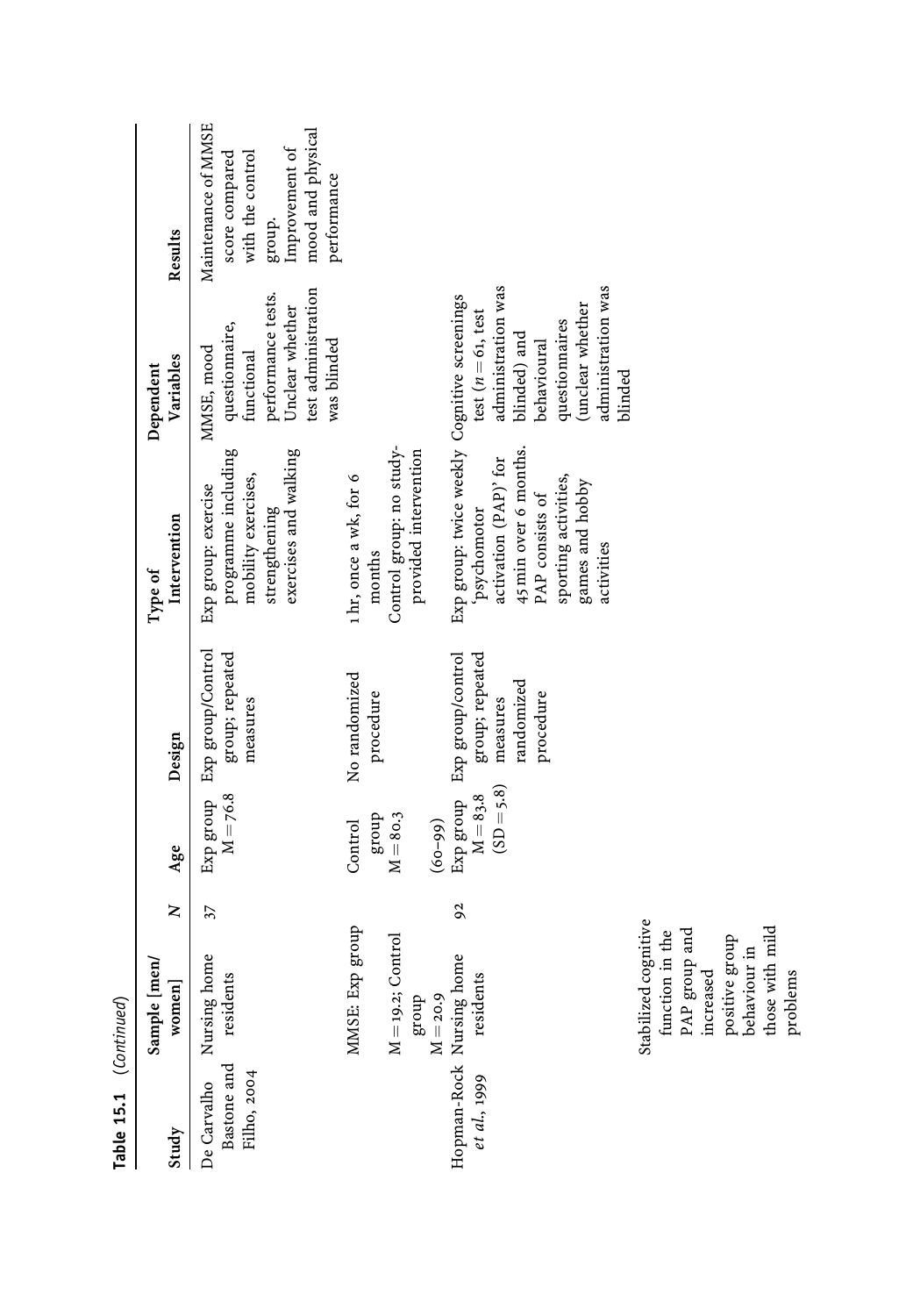|                                                   |                                                                                                           | performance on the<br>of physical function<br>time. Improvement<br>improved reaction<br>in both groups<br>MMSE. No<br>No improved |                                                                                   |                                                           | Performance on the<br>MMSE did not              | improve. No change<br>depression. No<br>in feelings of       | change in ADL.        | physical function<br>Small increase in     |          | $_{(continued)}$ |
|---------------------------------------------------|-----------------------------------------------------------------------------------------------------------|-----------------------------------------------------------------------------------------------------------------------------------|-----------------------------------------------------------------------------------|-----------------------------------------------------------|-------------------------------------------------|--------------------------------------------------------------|-----------------------|--------------------------------------------|----------|------------------|
|                                                   |                                                                                                           | test administration<br>function measures.<br>time and physical<br>Unclear whether<br>MMSE, reaction<br>was blinded                |                                                                                   |                                                           | questionnaire,<br>MMSE, mood                    | physical function<br>measures, ADL<br>scale. Test            | administration        | was blinded accept<br>for ADL              |          |                  |
| Control group: no study-<br>provided intervention |                                                                                                           | exercises to music<br>Exp group: seated                                                                                           | reminiscence therapy<br>Control group:                                            | All sessions for 45 min,<br>twice weekly, for 6<br>months | Exp group: three times<br>a week exercise to    | of-motion exercises,<br>containing range-<br>music training, | balance, transfer and | endurance training<br>for $30-45$ min, for | 4 months |                  |
|                                                   |                                                                                                           | group; repeated<br>Exp group/control<br>measures                                                                                  | procedure<br>Randomized                                                           |                                                           | Exp group/control<br>group; repeated            | measures.                                                    |                       |                                            |          |                  |
| $(SD = 5.6)$<br>group<br>$M = 84.2$<br>Control    |                                                                                                           | $M = 83$                                                                                                                          | $(67 - 98)$                                                                       |                                                           | Exp group                                       |                                                              |                       |                                            |          |                  |
| 45 intervention                                   | 20: Exp group:<br>$M = 5.1;$ Control<br>group: $M = 6.1$<br>test-<br>screening<br>47 control<br>Cognitive | 55<br>McMurdo and Nursing-home<br>residents                                                                                       | group<br>Control group<br>MMSE: Exp<br>$M = 15.7$<br>$\mathbf{M} = \mathbf{15.2}$ |                                                           | 180<br>Mulrow et al., Nursing home<br>residents |                                                              |                       |                                            |          |                  |
|                                                   |                                                                                                           | Rennie, 1994                                                                                                                      |                                                                                   |                                                           | 1994                                            |                                                              |                       |                                            |          |                  |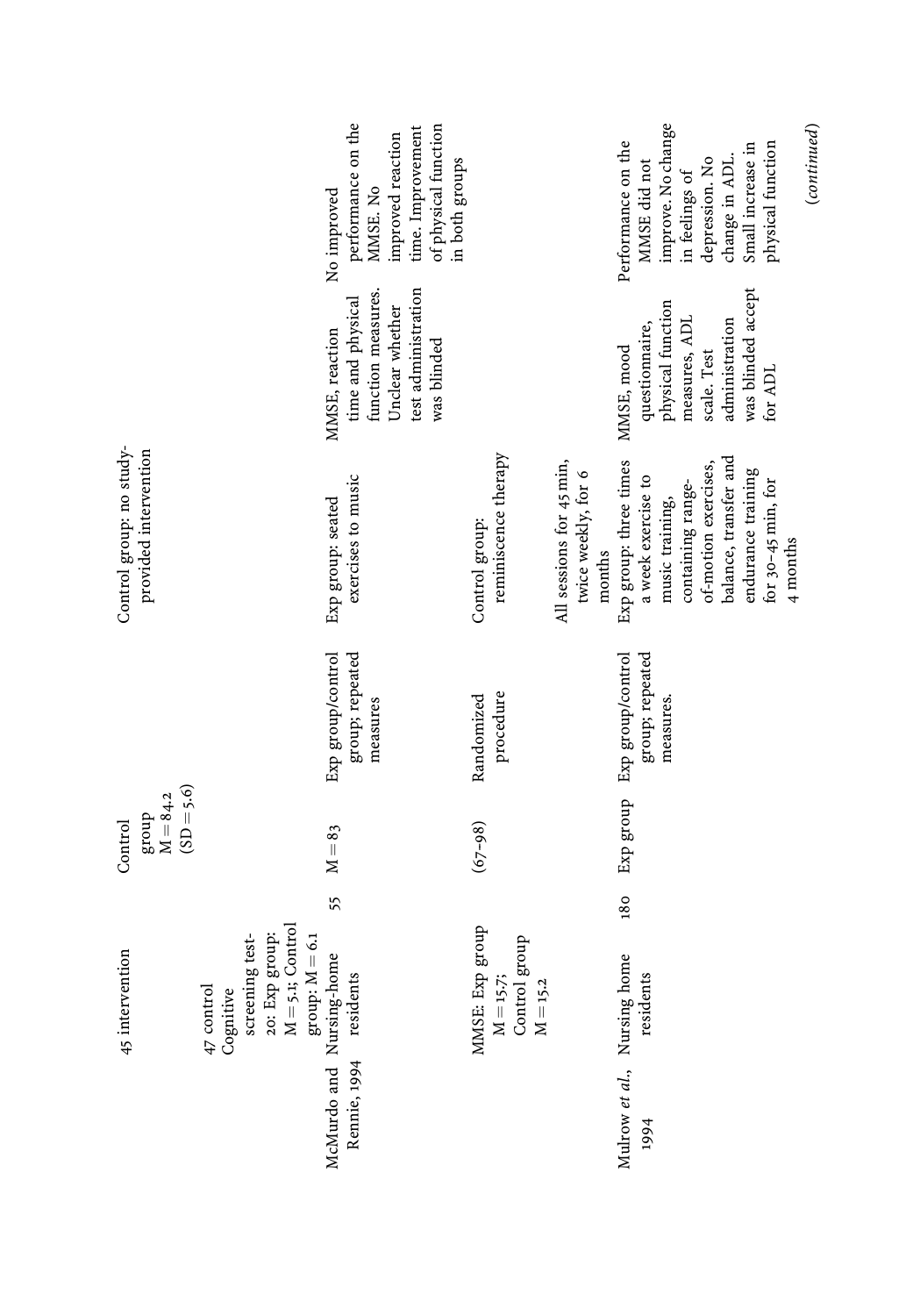| Table 15.1 (Continued) |                                |                   |                                                               |                                                                |                                                                                                                                                                                                                                                                          |                                                       |                                                             |
|------------------------|--------------------------------|-------------------|---------------------------------------------------------------|----------------------------------------------------------------|--------------------------------------------------------------------------------------------------------------------------------------------------------------------------------------------------------------------------------------------------------------------------|-------------------------------------------------------|-------------------------------------------------------------|
| Study                  | Sample [men/<br>women          | $\mathsf{\Sigma}$ | Age                                                           | Design                                                         | Intervention<br>Type of                                                                                                                                                                                                                                                  | Variables<br>Dependent                                | Results                                                     |
|                        | $\overline{21}$<br>$MMSE: M =$ |                   | $M = 81.4$<br>$(SD = 8.5)$<br>dno.fa<br>$M = 79.7$<br>Control | procedure<br>Randomized                                        | visits with the same<br>Control group: social<br>frequency                                                                                                                                                                                                               |                                                       |                                                             |
| Powell, 1974           | Geriatric mental<br>patients   | 30                | $(SD = 8.5)$<br>$M = 69.3$                                    | group; repeated<br>groups/control<br>Two treatment<br>measures | Exercise intervention I:<br>1hr a day, 5d a wk<br>involving walking<br>and callisthenics,<br>exercise therapy,                                                                                                                                                           | 3 cognitive tests, 2<br>questionnaires<br>behavioural | Cognition improved,<br>behavioural<br>problems<br>increased |
|                        |                                |                   | $(59 - 89)$                                                   | procedure<br>Randomized                                        | Control group: No study-<br>intervention: Arts and<br>provided intervention<br>playing in the same<br>therapy and games<br>crafts work, music<br>Social therapy<br>for 12 wks,<br>frequency                                                                              | administration was<br>Unclear whether test<br>blinded |                                                             |
|                        |                                |                   |                                                               |                                                                | $ADD = activity$ ites of daily living; $Exp = experiment$ in the hour; $M = mean$ ; $min = min$ at $MMSE = Min$ in $Menta$ State Examination; NINCDS =<br>National Institute of Neurological and Communicative Disorders and Stroke; SD = standard deviation; wk = week. |                                                       |                                                             |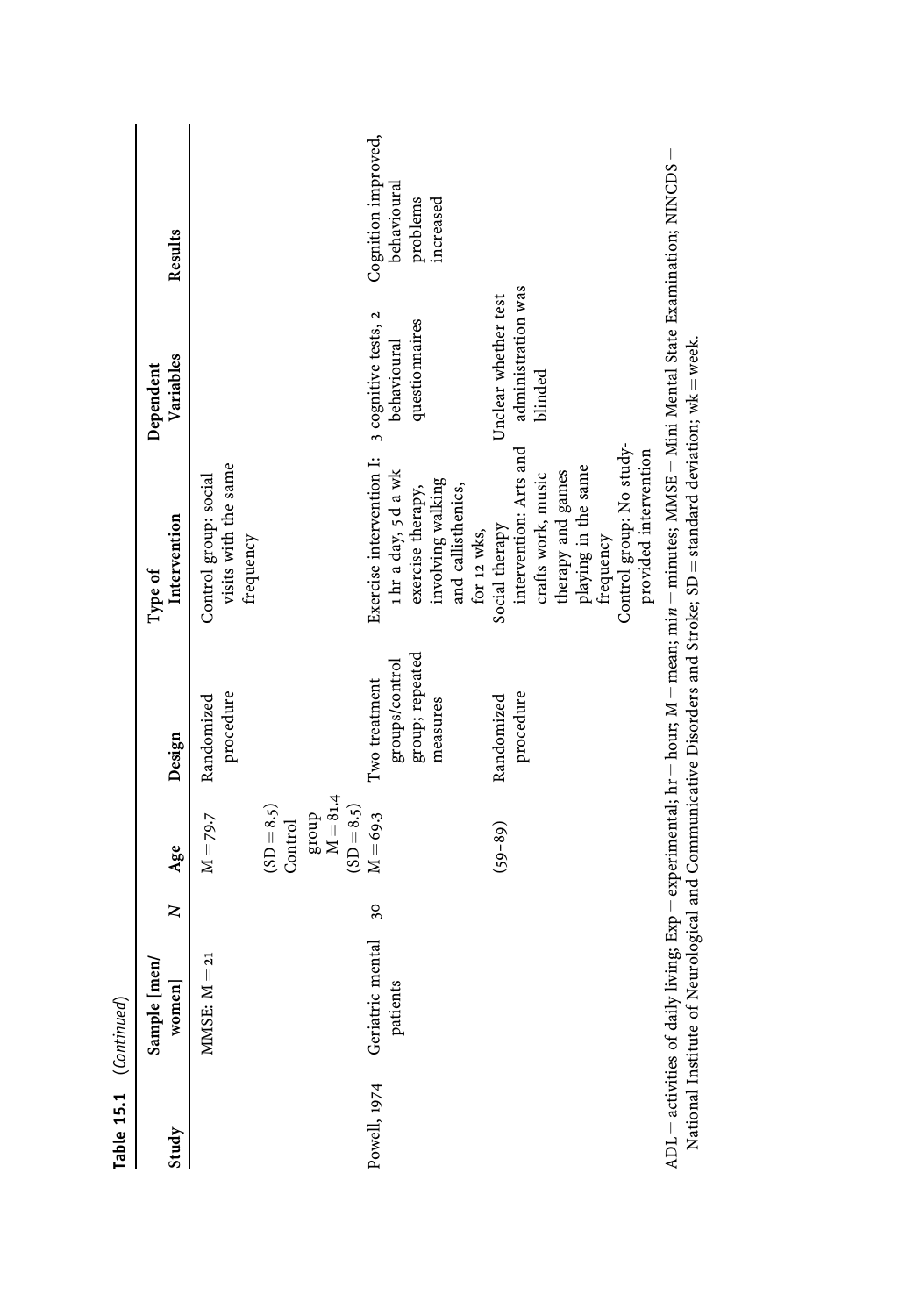| Improved score on the                  | MMSE and a verbal | fluency task. No   | change in               | behaviour    |                         |                     |                        |                        |                 |              |                |                      |                |                     |  |
|----------------------------------------|-------------------|--------------------|-------------------------|--------------|-------------------------|---------------------|------------------------|------------------------|-----------------|--------------|----------------|----------------------|----------------|---------------------|--|
|                                        | screenings test   | including measures | of memory and           | word fluency | (administration         | was not blinded),   | behavioural            | questionnaire          | (administration | was blinded) |                |                      |                |                     |  |
| Exp group: Daily 30 min MMSE, dementia | seated exercise   | programme,         | containing upper and    | lower body   | strengthening, balance, | trunk movements and | flexibility straining, | supported by music for | 3 months        |              | Control: daily | conversation in the  | same frequency |                     |  |
| 25 Exp group Exp group/Control         | group; repeated   | measures           |                         |              |                         |                     |                        |                        |                 |              | Randomized     | procedure            |                |                     |  |
|                                        | $M = 81.33$       | $(SD = 4.2)$       |                         |              |                         |                     |                        |                        |                 |              | Control        | dno.fa               | $M = 81.9$     | $(SD = 4.2)$        |  |
|                                        |                   |                    |                         |              |                         |                     |                        |                        |                 |              | dno.fa         |                      |                |                     |  |
| Female patients                        | with dementia     | living in a        | psychiatric<br>hospital |              |                         |                     |                        |                        |                 |              | MMSE: Exp      | $\mathcal{M}=$ 12.9; | Control group  | $\mathrm{M}$ = 10.8 |  |
| Van de                                 | Winckel           | et al., 2004       |                         |              |                         |                     |                        |                        |                 |              |                |                      |                |                     |  |

 $AD = Albimer's$  disease;  $ADRDA = Albiner's$  Disease and Related Disorders Association;  $hr = hour; M = mean; min = minutes; MNSB = Mini$  Mental State Examination; NINCDS = National Institute of Neurological and Communicative Disorders and Stroke; PD = Parkinson's disease; SD = standard deviation; UK-PDSBB  $AD = Alzheimer's disease; ADRDA = Alzheimer's Disease and Related Disorder's Association; hr = hour; M = mean; min = minutes; MMSE = Mini Mental State's  
% The total data is 1000% of the total data is 1000% of the total data is 1000% of the total data is 1000% of the total data is 1000% of the total data is 1000% of the total data is 1000% of the total data is 1000% of the total data is 1000% of the total data is 1000% of the total data is 1000% of the total data is 1000% of the total data is 1000% of the total data is 1000% of the total data is 1000% of the total data is$ Examination; NINCDS = National Institute of Neurological and Communicative Disorders and Stroke; PD = Parkinson's disease; SD = standard deviation; UK-PDSBB United Kingdom Parkinson's Disease Society Brain Bank; wk = week; Exp = experimental; ADL = activities of daily living United Kingdom Parkinson's Disease Society Brain Bank; wk = week; Exp = experimental; ADL = activities of daily living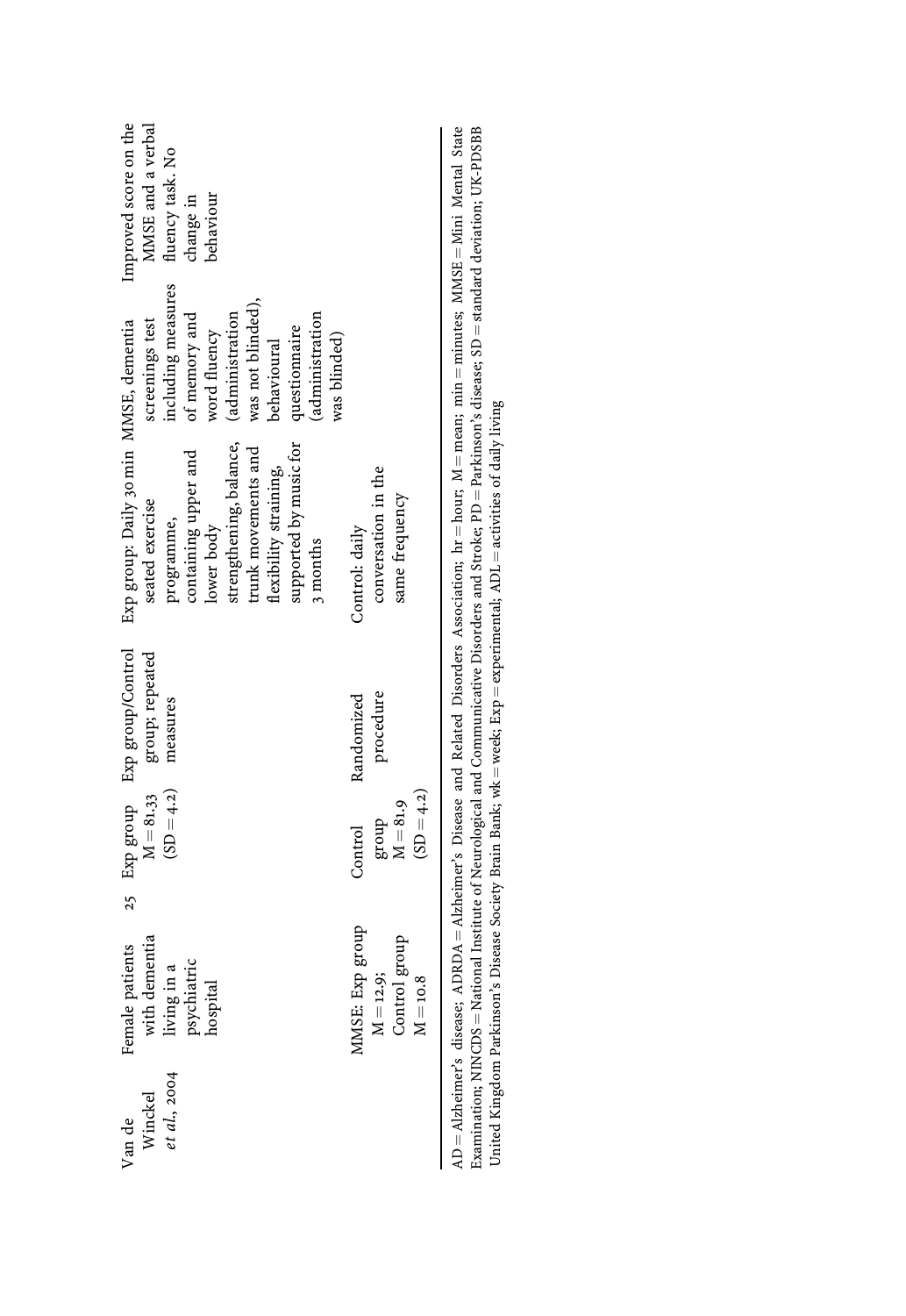study period (Reuter et al., 1999). A limitation of the study was the lack of a control group. In a small study, six male PD patients engaged in a training programme for eight weeks (Baatile et al., 2000). The programme focused on a polestriding activity, that is a walking activity with the use of poles in a similar way to cross country skiing. Training took place three times a week for one hour. After the intervention programme, four out of the six patients showed a higher score on a self-administered survey measuring cognition. In view of the limited sample size and lack of a control group, results should be interpreted with caution.

All in all, there is a paucity in physical activity intervention studies in PD patients that focus on cognition and the assessment of cognitive functions is limited. The few studies that did investigate this issue do not report significant positive findings or are characterized by methodological shortcomings.

# 15.3 Physical activity, cognition and different types of dementia

The four most common sub-types of dementia are AD, VaD, dementia with Lewy bodies (DLB) and frontotemporal dementia (FTD) (Bastos Leite, Scheltens and Barkhof, 2004). Effects of exercise on cognition in these four major sub-types of dementia are discussed below. Unfortunately, many physical activity intervention studies did not specify the sub-type of dementia of the participants, but will be reviewed here as well.

#### Alzheimer's disease

In an AD mouse model, wheel running activity initiated up-regulation of hippocampal brain-derived neurotrophic factor (BDNF) and hippocampal neurogenesis (Wolf et al., 2006). One study, using a mouse model of AD, showed that pathology characteristic of AD, amyloid plaques, were significantly reduced after voluntary wheel running for one month (Adlard et al., 2005). These findings were confirmed in another study that examined AD mice living in either an enriched environment or in standard cages (Lazarov et al., 2005). Mice that lived in the enriched environment and had access to running wheels showed a reduced amyloid burden (Lazarov et al., 2005). In contrast, another study showed that the AD mice that lived in the enriched environment showed increased amyloid load (Jankowsky et al., 2003). However, the enriched environment condition showed a lower number of running wheels, which limited the opportunity to run and may have led to competition and stress (Lazarov et al., 2005).

There have been some intervention studies that examined the effects of a physical activity programme on AD patients. Some studies offered an intervention programme that offered a form of physical activity only ('exclusively physical activity'), whereas other studies offered a form of physical activity combined with another type of stimulation, for example music, rendering conclusions on what type of intervention was (most) beneficial impossible. Therefore, these studies will be described separately.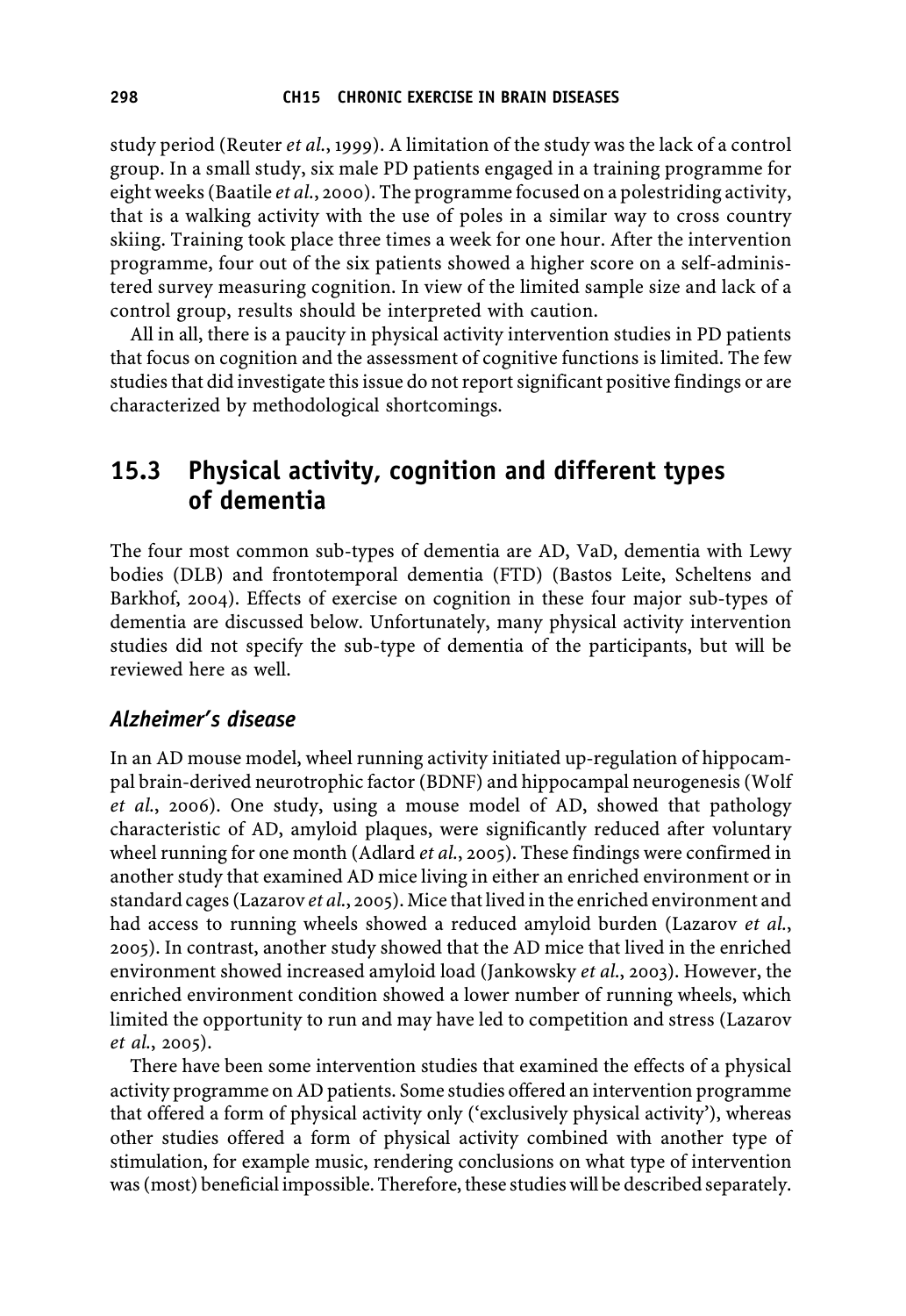#### Exclusively physical activity

Only a few studies have implemented exercise programmes in studies that included AD patients. In one study, a group of 23 moderate to severe AD patients participated in a programme of endurance exercise that consisted of walking and riding an exercise cycle for a mean of seven weeks (5-12 weeks) (Rolland et al., 2000). After the intervention, they showed significantly improved performance on a measure of global cognitive functioning, the MMSE. The time the patients participated in the daily activity programme varied considerably, from 10 to 80 min. Another study offered an exercise programme consisting of riding on an exercise cycle for more than 20 min a day, three days a week for three months to 15 males with possible AD. Following the intervention, they showed an improvement in their performance on three tests of attention and short-term memory and the MMSE (Palleschi *et al.*, 1996). It is noteworthy, however, that a control group was lacking in both of the aforementioned studies. Finally, one study reports positive effects on cognition after an eight week exercise programme that included somatic and relaxation exercises. The precise nature of the cognitive abilities was unfortunately not further specified (Lindenmuth and Moose, 1990). Also, the participants were allowed to choose whether they preferred to be in the experimental or control group. Moreover, participation in the exercise group was irregular and the control group did not take part in any alternative activity.

In sum, all three studies that included AD patients report an improvement in global cognitive functioning after participation in an exercise programme. Nevertheless, these results should be interpreted with caution, in view of the methodological flaws.

#### Physical activity combined with another type of intervention

In a pilot study, 11 patients with mild to moderate AD followed a twice-weekly physical fitness training programme, containing a variety of exercises, such as aerobic and weight resistance activities, for 10 weeks (Arkin, 2001). Seven out of the 11 participants also received specific memory and language stimulation exercises, for example playing word games. The study suggested that the exercise prevented a significant cognitive decline in the participants, regardless of whether the participants had received memory and language training. The small sample size and lack of a nonexercise control group are limitations of the study. In a longitudinal follow-up study, a comparable exercise programme, adding 10 recreational activity sessions, was followed by 24 patients with AD during a period of one to four years (Arkin, 2003). Results suggest the slowing of cognitive decline. Unfortunately, details concerning the cognitive benefits were not provided. Moreover, a control group was lacking. Two studies did offer randomized controlled trials and examined the effects of walking combined with talking on communication skills in AD patients. The results of the two studies were conflicting. Thirty moderate to severe AD patients were randomly allocated to two groups: the experimental group, which received a 30 min walking and conversation programme, and a control group that received a 30 min conversation-only programme (Friedman and Tappen, 1991). After the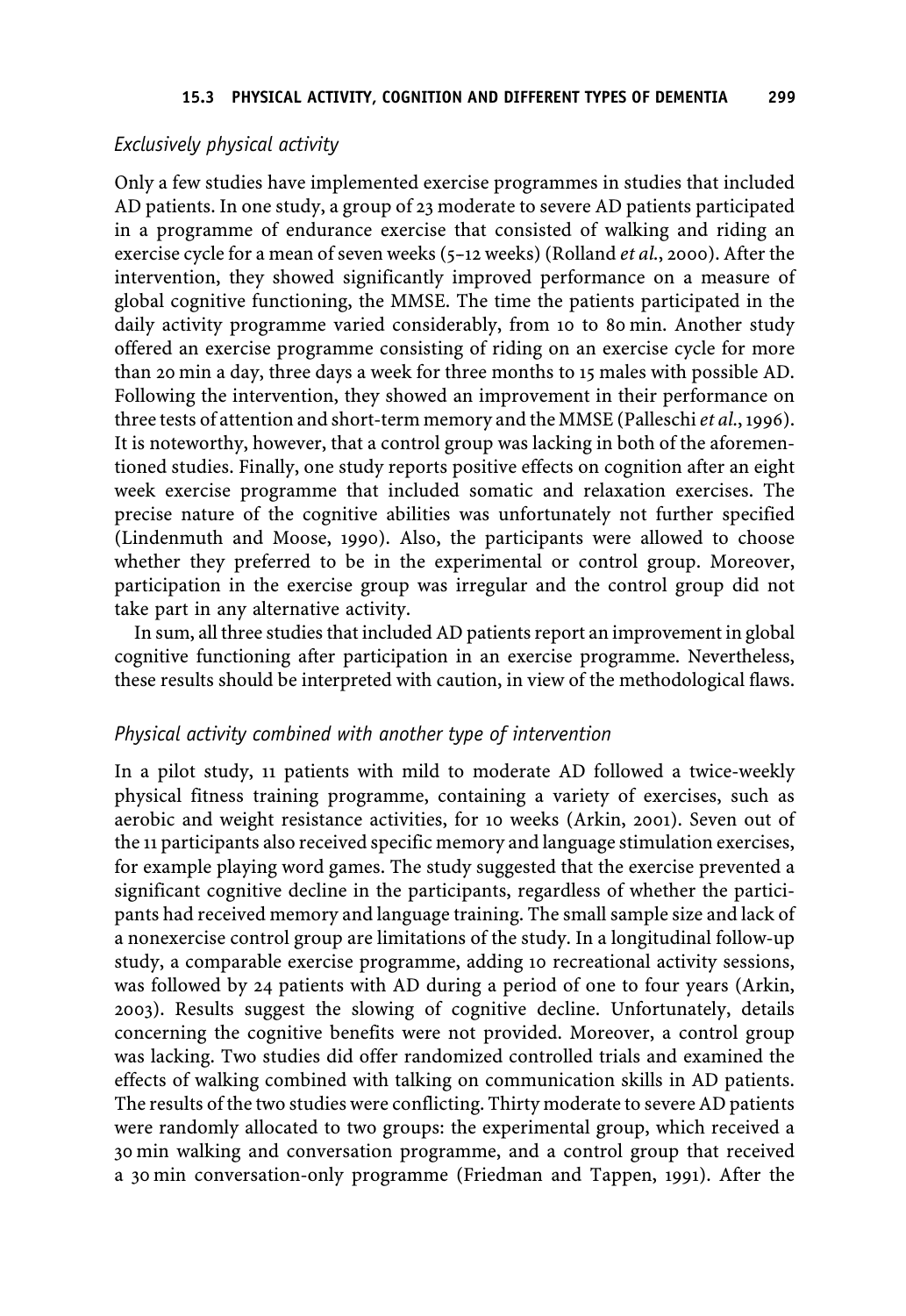10 week treatment period, communication improved only in the group that was offered walking combined with conversation. These results were not confirmed in another study, in which 90 AD patients were randomly assigned to three groups: a walking and conversation group, a conversation-only group and a nonintervention control group (Cott et al., 2002). The interventions were applied for 30 min, five days a week for 16 weeks. Social communication skills and communication of basic needs were not found to be improved after the intervention period in the walking and conversation group compared with the other two groups. Notably, the participants demonstrated large differences in level of cognitive impairment at baseline, but most showed severe cognitive impairment. The participants may have been too severely cognitively impaired to benefit from the intervention (Cott et al., 2002).

In sum, studies including AD patients that investigated the effects of a physical activity intervention in combination with another type of stimulation have shown inconsistent results. The inconsistency in findings may be attributed to differences in study design or the stage of dementia of the participants.

# Vascular dementia, dementia with lewy bodies and frontotemporal dementia

As far as the authors know, studies examining the effects of physical activity on cognition have not been performed with respect to VaD, DLB and FTD.

## Older persons with 'dementia'

#### Exclusively physical activity

Thirty psychogeriatric patients were allocated at random to a group that received exercise therapy, a group that received conventional social therapy or a nonintervention control group (Powell, 1974). Both interventions were offered five days per week and lasted an hour. After 12 weeks of treatment, only the exercise group showed improved performance on tasks that appeal to logical reasoning and memory. In a more recent study (De Carvalho Bastone and Filho, 2004), 40 people living in a nursing home were assigned to either an exercise group or a nonintervention control group. The exercise programme, which involved walking, mobility exercises and strength training was offered twice a week for one hour. After six months, performance on the MMSE was maintained in the exercise group, whereas the performance on the MMSE deteriorated significantly in the control group. Lack of a randomized procedure is a limitation of the study. In another study (Baum et al., 2003), 20 frail, long-term care-home residents participated and were randomly assigned to two groups. One group received an exercise programme containing seated range of motion (ROM) exercises and strength training for one hour, three times per week and the other group received recreational therapy with the same frequency. After six months, performance on the MMSE improved significantly only in the group that attended the exercise programme. In contrast, in a study in which 189 frail, nursinghome residents participated (Mulrow *et al.*, 1994), performance on the MMSE was not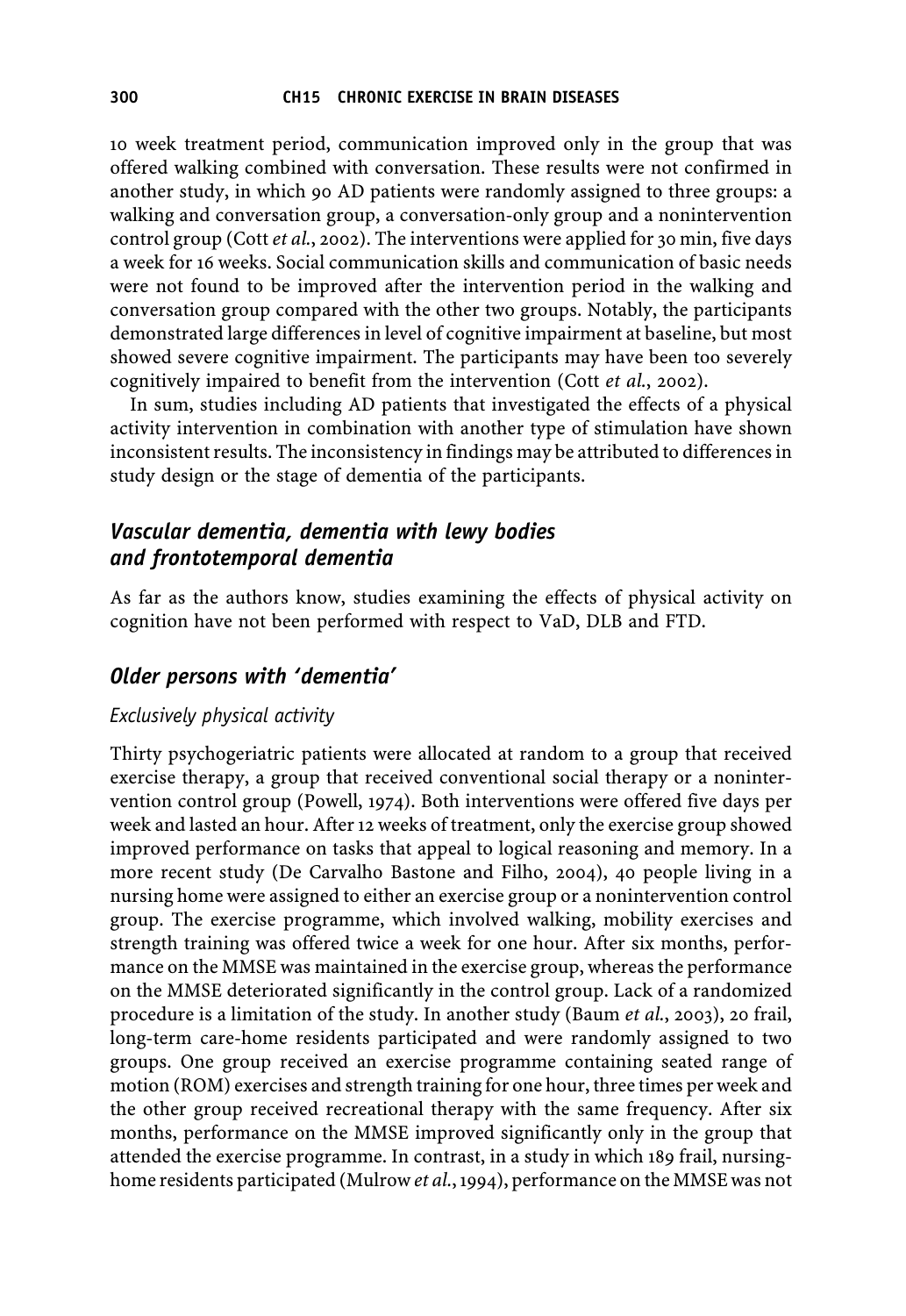found to be improved after four months of physical therapy. In this study, the nursing home residents were randomly divided to either physical therapy sessions or friendly visits for three times a week. Physical therapy involved ROM exercises, resistance exercises, endurance activities and gait training.

In sum, the effects on cognition in studies offering exercise programmes in nursing-home residents have been inconsistent.

#### Physical activity combined with another type of intervention

Fifteen women with dementia participated in an exercise programme, which consisted of daily seated exercises supported by music (Van de Winckel et al., 2004). The control group, which consisted of 10 patients, received conversation with the same frequency. Compared with the control group, the exercise group showed a significant improvement on the MMSE and a verbal fluency measure after three months. These beneficial effects were, however, not confirmed in another randomized controlled study that offered a comparable intervention. Sixty-five older nursing-home residents were randomly assigned to either a seated exercise to music intervention or a reminiscence intervention offered twice-weekly, for 45 min over 6 months. Neither group showed improved reaction time or improved MMSE score after the intervention period (McMurdo and Rennie, 1994). In a randomized controlled study, including people with dementia, the effects of a psychomotor activation programme (PAP) were investigated. This programme was offered twice a week and involved sporting activities, games and hobby activities in order to stimulate cognitive and psychosocial functioning. Sixty-one nursing-home residents with dementia completed either the PAP programme or attended no specific intervention but took part in their regular activities. Results indicated that the residents that participated in the PAP programme maintained their global cognitive functioning, whereas the control group deteriorated (Hopman-Rock et al., 1999).

In sum, results of studies investigating the effects of a combination of physical activity with another type of stimulation with older people living in long-term care facilities show inconsistent results. It is noteworthy that in all the above-mentioned studies on residents of long-term care facilities, the residents generally appeared to be cognitively impaired, but whether all participants were cognitively impaired remains elusive.

#### Overall conclusion

Most studies concerning the effects of physical activity on cognition in neurodegenerative diseases have focused on patients with AD or 'dementia', and only a handful on patients with PD. Some studies are characterized by serious methodological flaws such as small sample sizes (Arkin, 2001; Baatile et al., 2000), the lack of a control group (Arkin, 2003; Palleschi et al., 1996; Reuter et al., 1999; Rolland et al., 2000), no randomized procedure (De Carvalho Bastone and Filho, 2004; Lindenmuth and Moose, 1990) and unblinded test assessment or no clarity to it (Friedman and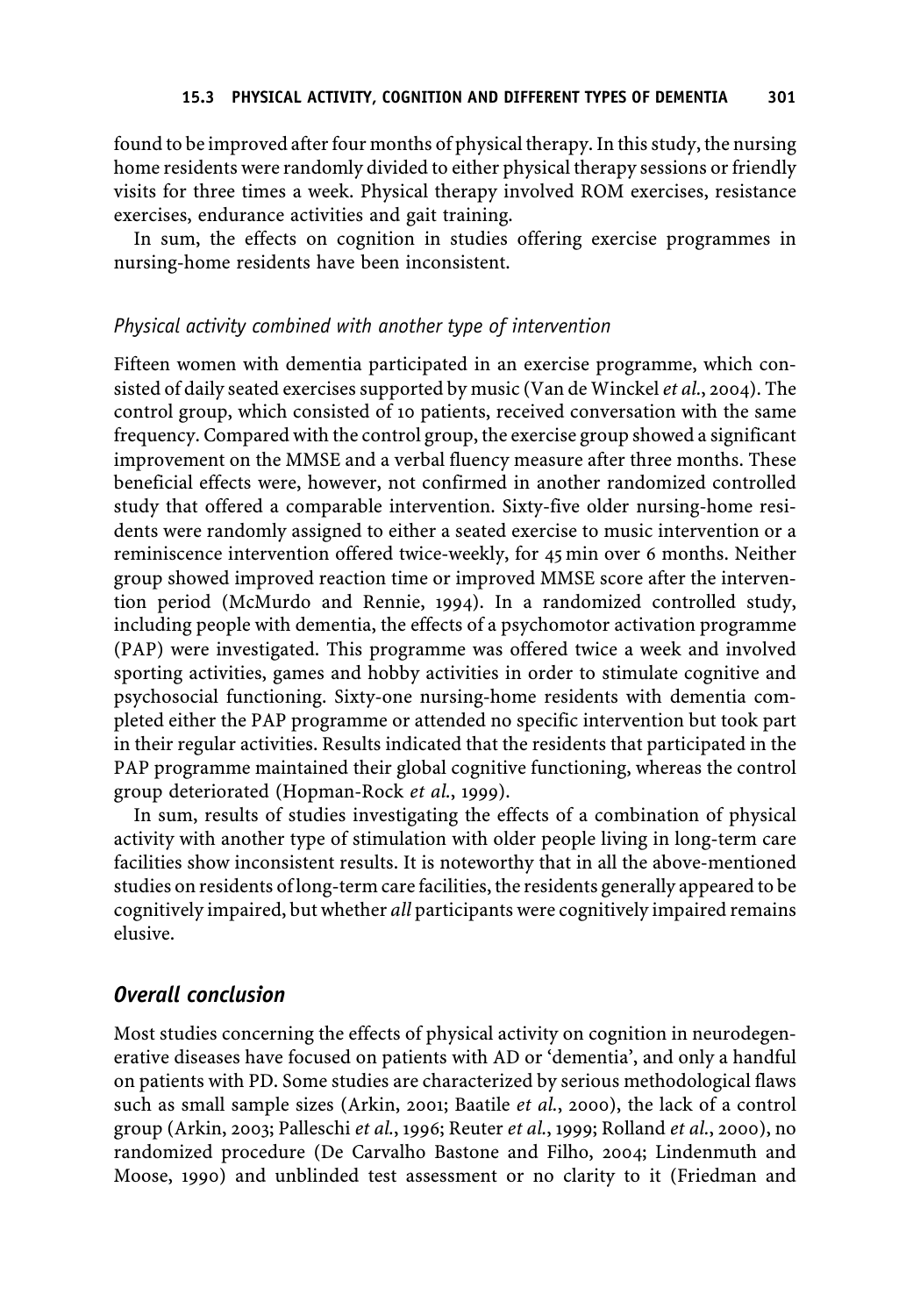Tappen, 1991; McMurdo and Rennie, 1994; Powell, 1974). In addition, where physical activity has been combined with another type of activity, beneficial effects cannot be purely attributed to the exercise performed. Apart from these flaws, results of the studies have been inconsistent. A number of factors may be responsible for these inconsistent findings, for example the role of physical activity duration, intensity and frequency, and the cognitive functions examined in the studies (Kramer and Erickson, 2007). However, characteristics of the participants may also play an important role, especially age, gender, differences in the stage of the disease, brain areas and molecular factors most affected, and co-morbidity of diseases (Kramer and Erickson, 2007; Scherder et al., 2007a). It will be important for future research to characterize the people that will benefit most and those that will benefit least from a physical activity intervention.

# 15.4 Role of vascular disease

One type of co-morbidity frequently present in older people with dementia is vascular disease, that is hypertension (Wolozin and Bednar, 2006). It is suggested in this chapter, that the presence of vascular disease may particularly moderate the effect of physical activity on cognition in some older people with neurodegenerative disease (Eggermont et al., 2006; Scherder et al., 2007a). This may sound somewhat counter-intuitive, since cardiac patients generally are advised to exercise (Casillas et al., 2007). However, in the present chapter, we will describe how exercise may benefit cognition in neurodegenerative disease, but how vascular disease may disrupt cerebral autoregulation and hence the ability of physical activity to stimulate cerebral blood flow.

Vascular disease and cerebral hypoperfusion have been reported in different types of neurodegenerative disease. Hypoperfusion in PD has been reported in parietotemporo-occipital cortex, dorsolateral prefrontal cortex, cingulate gyrus and insula (Hsu et al., 2007). In addition, reductions in regional cerebral blood flow in the left temporo-parietal region discriminated PD patients with dementia from PD patients without (Derejko et al., 2006). Vascular disease in PD may even show a synergistic effect on cognitive decline (Demirkiran et al., 2001).

Vascular disease has also been reported in different sub-types of dementia. There is growing support for the notion that AD may have a vascular basis (De La Torre, 2002). Besides the similar risk factors for cardiovascular disease and AD, among which are hypertension, atherosclerosis and diabetes (De La Torre, 2002), evidence from AD mouse models and reports on severe reduction in cerebral blood flow (CBF) confirm the contribution of vascular factors to AD (Iadecola, 2004). In addition, abnormalities in the brain microvascular system are frequently reported in AD (Farkas and Luiten, 2001). Impairment in cognition can be the result of dysfunctioning of blood vessels through impaired nutrient transport to neurons and impairment in amyloid- $\beta$  (A $\beta$ ) clearance from the brain (Iadecola, 2004). Indeed, the relationship between A $\beta$  deposition and cerebrovascular disease may lead to a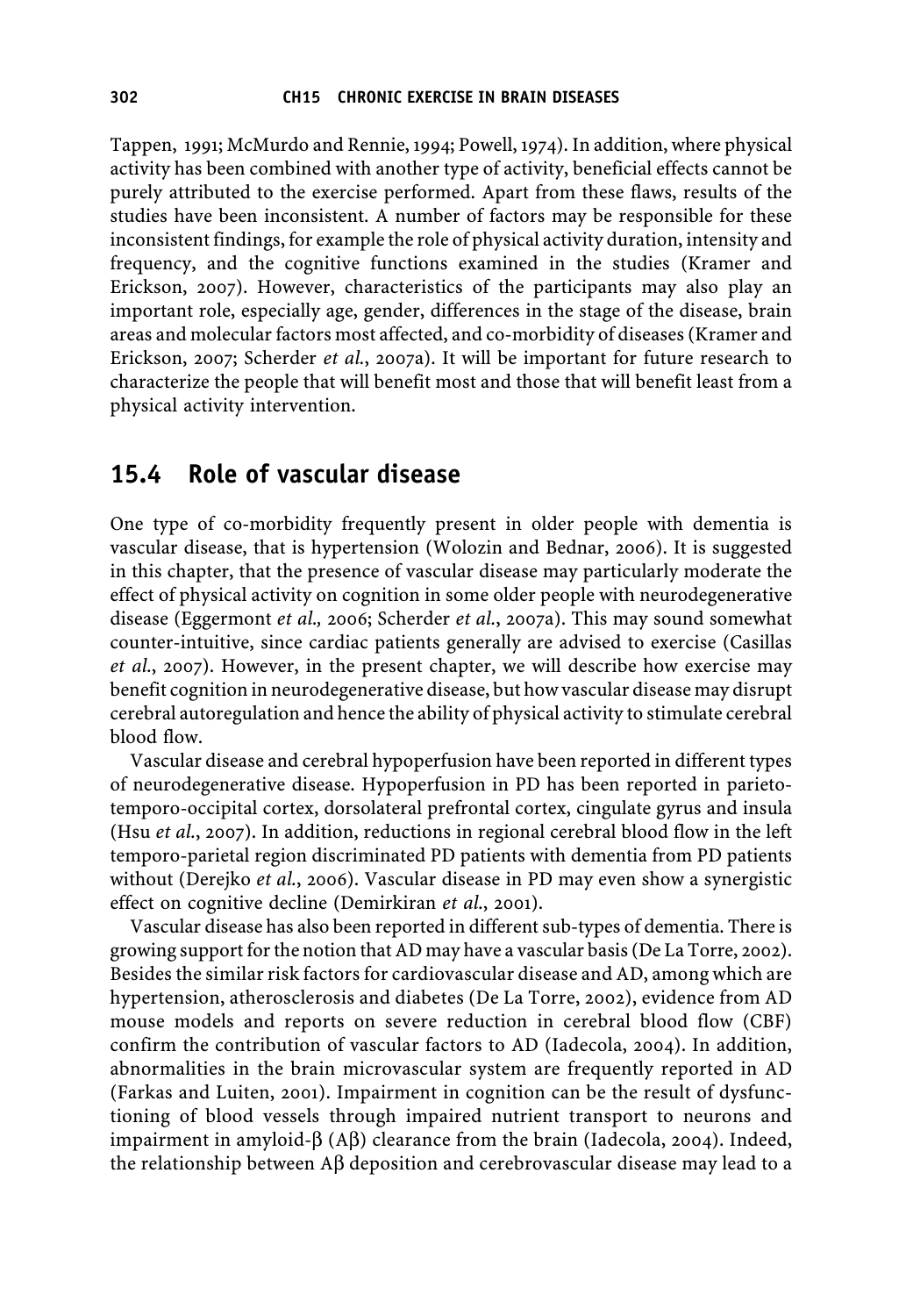vicious circle in AD pathology: while  $\mathbf{A}\beta$  produces cerebrovascular dysregulation and an increase in the susceptibility of the brain to cerebral ischaemia, ischaemia in turn stimulates the amyloid precursor protein (App) and  $\overrightarrow{AB}$  cleavage (Iadecola,  $2004$ ). A $\beta$ -induced cerebrovascular dysfunction might also reduce blood flow sufficiently to produce ischaemic injury (Iadecola, 2004). Due to disturbance of cerebrovascular autoregulation, the sub-cortical white matter is highly susceptible to infarction, which may provide an explanation for the frequently observed white matter infarcts in AD (Barber et al., 1999). Another important feature of AD is the formation of cerebral amyloid angiopathy (CAA) which constitutes a combination of pathology typical for AD (amyloid) and vascular pathology (angiopathy). CAA results from the deposition of protein, among which is the Aß-precursor protein, in the cerebral blood vessel walls (Castellani et al., 2004). CAA can lead to ischaemia and haemorrhage, which aggravates the course of AD (Castellani et al., 2004).

With respect to VaD, the common causal element is cerebrovascular disease. The main risk factors of VaD are advanced age, hypertension, diabetes, smoking, hyperhomocysteinaemia and hyperfibrinogenaemia, (Román et al., 2002). The presence of hypertension particularly increases the risk of VaD (Posner et al., 2002). Hypertension and other cardiovascular risk factors can lead to arteriosclerosis which, in turn, can cause cerebral infarction (Román et al., 2002). Other conditions that can result in cerebral hypoperfusion are risk factors for VaD as well, among which obstructive sleep apnoea, congestive heart failure, cardiac arrhythmias and orthostatic hypotension are prominent (Roman, 2005). Studies measuring reduction in cerebral perfusion in DLB patients reveal mainly frontal lobe hypoperfusion compared with AD patients (Defebvre et al., 1999; Kasama et al., 2005). In addition, besides hypoperfusion in the lateral parietal and temporal regions and the precuneus (Mito et al., 2005; Shimizu et al., 2005), marked hypoperfusion in the occipital regions has been reported in DLB (Ceravolo et al., 2003; Hanyu et al., 2006; Shimizu et al., 2005). White matter abnormalities have been reported in the parietal, frontal and occipital regions (Bozzali et al., 2005), however presence of white matter hyperintensities (WMH) did not differ between controls in another study (Burton et al., 2006). Nonetheless, people with DLB frequently present with neurocardiovascular instability, such as orthostatic hypotension (Kenny, Kalaria and Ballard, 2002), which, in turn, has been associated with increased WMH (Ballard et al., 2000).

Support for a vascular involvement in the pathogenesis of frontotemporal lobar degeneration (FTLD) comes from several studies revealing a marked cerebral hypoperfusion in the affected regions (frontal and temporal areas) (Diehl-Schmid et al., 2007; Du et al., 2006; Hodges, 2001). In frontal variant FTD (fvFTD), the exact location of hypoperfusion in frontal and temporal areas seems to be dependent on the behavioural features, such as inertia and disinhibition (Le Ber et al., 2006). Further evidence for vascular involvement stems from another study, in which degenerating astrocytes in FTD were inversely correlated with cerebral perfusion (Martin et al., 2001). Since astrocytes have been shown to degenerate in response to hypoxia and ischaemia, it is speculatively suggested that the reduced cerebral perfusion has a causal role in disease progression via ischaemic or hypoxic insult (Martin et al., 2001). Finally, white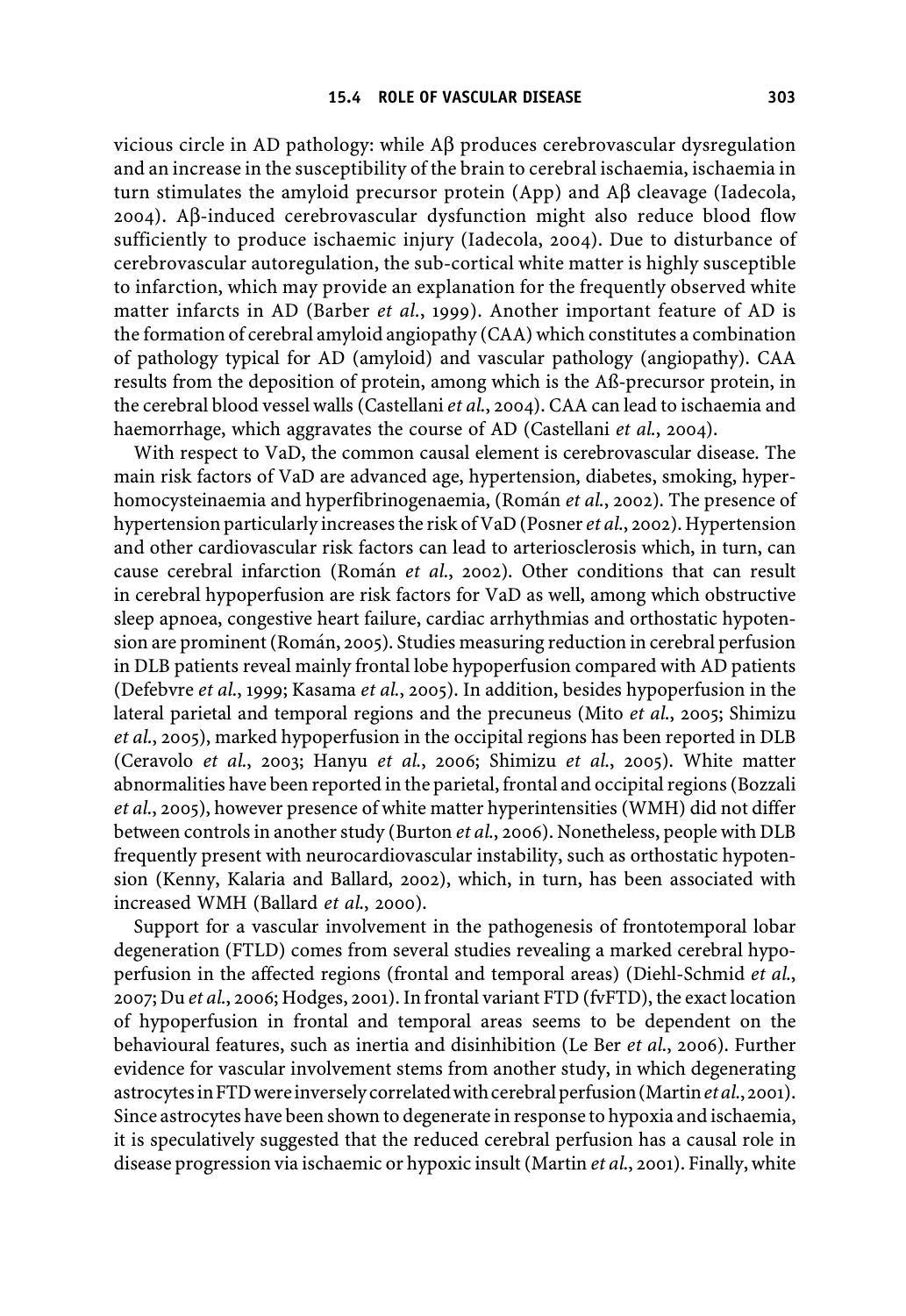matter changes are already presentin an early stage of both fvFTD and temporal variant FTD (tvFTD) (Borroni et al., 2007).

In sum, in all types of dementia and in PD (especially in those with dementia), cerebrovascular disease and cerebral hypoperfusion have been reported. Since in the regulation of cerebral blood flow, NO, a potent vasodilator, plays a crucial role (Furchgott, 1996), NO regulation in neurodegenerative disease and exercise will be discussed.

#### Levels of nitric oxide in neurodegenerative disease

NO is derived from vascular endothelial nitric oxide synthase (eNOS) and plays a crucial role in the cerebral perfusion by influencing vascular tone, blood pressure and vascular homeostasis (Eggermont et al., 2006; Huang et al., 1995; Kubes and Granger, 1992). NO mediates cerebral autoregulation (White, Vallance and Markus, 2000) and protects endothelial cell function (Maxwell, 2002). NO is involved in the pathogenic processes in various neurodegenerative diseases (Zhang, Dawson and Dawson, 2006). How NO specifically contributes to these diseases remains elusive, however progress has been made on our understanding of the role of NO in PD and other neurodegenerative diseases (Boje, 2004). Both post-mortem studies on PD brains and studies with PD mouse models lend support to a role of NO in the pathogenic process (Zhang, Dawson and Dawson, 2006). Disruption of NO levels in AD is recognized to contribute to the pathogenesis in AD (Corzo et al., 2007). It has been suggested that cerebral hypoperfusion in AD disturbs NO metabolism, which in turn causes vascular injury (Cooke and Dzau, 1997). More specifically, it is suggested that when the cerebral perfusion is reduced to a certain threshold, NO levels are up-regulated to maintain vascular homeostasis (De La Torre, 2002). In failing to do so, NO levels become even more disrupted which may damage the endothelial cells and impair glucose transport to the brain (Chen et al., 1999). NO is also known to play a role in the pathogenesis of VaD (Corzo et al., 2007). Levels of NO have been shown to be reduced (Corzo et al., 2007). In contrast, it has also been reported that NO levels do not differ between VaD patients, AD patients and healthy controls (Folin et al., 2005). A possible explanation for these conflicting results could be that NO levels differ between sub-types of dementia, that is Binswanger's disease and multiple small infarct type (Tohgi et al., 1998), and depend on the stage of dementia (Tohgi et al., 1998). Also patients with dementia with DLB show microvasculopathy and impaired NO release (Katsuse, Iseki and Kosaka, 2003; Togo, Katsuse and Iseki, 2004).

It can be concluded that vascular disease and nitric oxide appear to be involved in neurodegenerative disease.

# Nitric oxide metabolism and physical activity

There is a relationship between NO, cerebral perfusion and physical activity, that is exercise. In animal experimental studies, NO release is increased by exercise,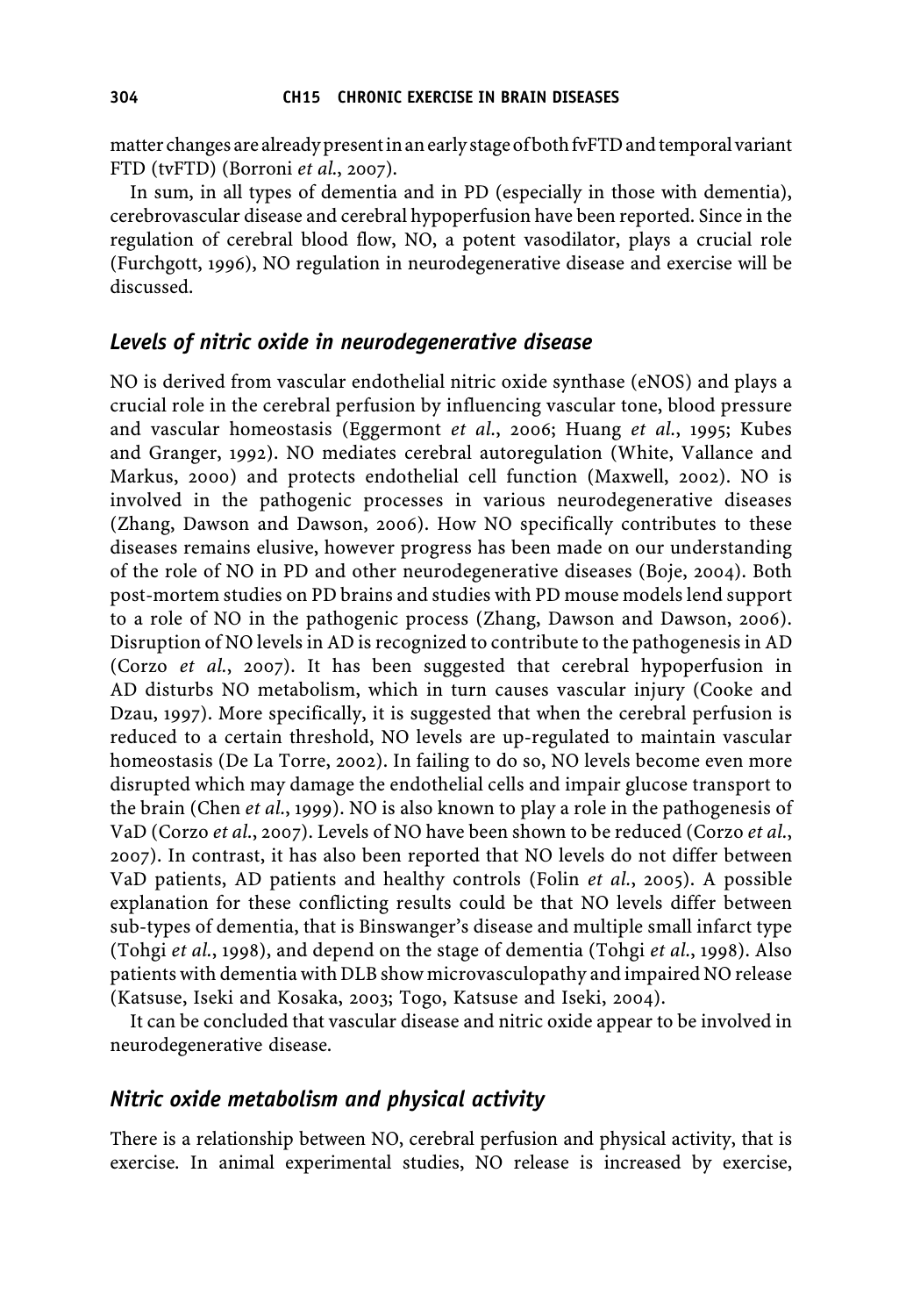especially in the hippocampus (Endres et al., 2003). Enhanced NO leads to vasodilatation and consequently to increased cerebral perfusion, which may improve cerebrovascular function (Kubes and Granger, 1992). In addition, tissue-type plasminogen activator (t-PA), which is released by NO, (Schini-Kerth, 1999), is also elevated after physical activity (Smith *et al.*, 2003). t-PA is an enzyme that converts plasminogen - an active proenzyme (Lijnen and Collen, 1997) - into plasmin (Melchor, Pawlak and Strickland, 2003), which in turn reduces fibrin clots in the circulation. Therefore, t-PA plays a pivotal role in the prevention of thrombosis (Muldowney and Vaughan, 2002). An enhancement of t-PA levels by exercise may improve endothelial fibrinolytic function (Smith et al., 2003).

In sum, cerebral hypoperfusion may be ameliorated by exercise by means of NO and t-PA enhancements.

# 15.5 Neurodegenerative disease, nitric oxide, vascular disease and physical activity

As described earlier, several types of neurodegenerative disease show disruptions in NO metabolism. NO levels may be even more affected in cases of cardiovascular disease, causing additional damage to the endothelium (Valgimigli et al., 2003). It is suggested, in this chapter, that increased physical activity may not necessarily be beneficial under all circumstances. More specifically, attention should be paid to cases that show neurodegenerative disease in combination with cardiovascular disease. Notably, increased plasmin levels by enhanced t-PA release may also reduce the level of laminin (Chen and Strickland, 1997), a protein that decreases neurotoxicity in AD (Morgan and Inestrosa, 2001) and protects dopaminergic neurons in PD (Väänänen et al., 2006). Particularly in the presence of ischaemic lesions, plasmin degrades laminin and can cause neuronal damage (Wang et al., 1998). In other words, (high-intensity) physical activity may lead to laminin depletion and hence to neuronal damage. It is, therefore, of great importance to maintain the laminin concentration at physiologically normal levels. Moreover, in patients with a reduced cardiac output resulting from cardiac disease, the blood supply to the large muscle cells may preclude increased cerebral blood flow (Koike et al., 2004). The positive effects of exercise on cerebral perfusion, therefore, appear to rely on the presence of cardiovascular risk factors and the patient's cardiac condition.

# 15.6 Final conclusion

In this chapter, we have summarized that all the major sub-types of dementia show cerebrovascular disease. In view of the aforementioned risk of, for example, ischaemic lesions, it is suggested that physical activity in older people with neurodegenerative disease should not be prescribed light-heartedly, but under conditions